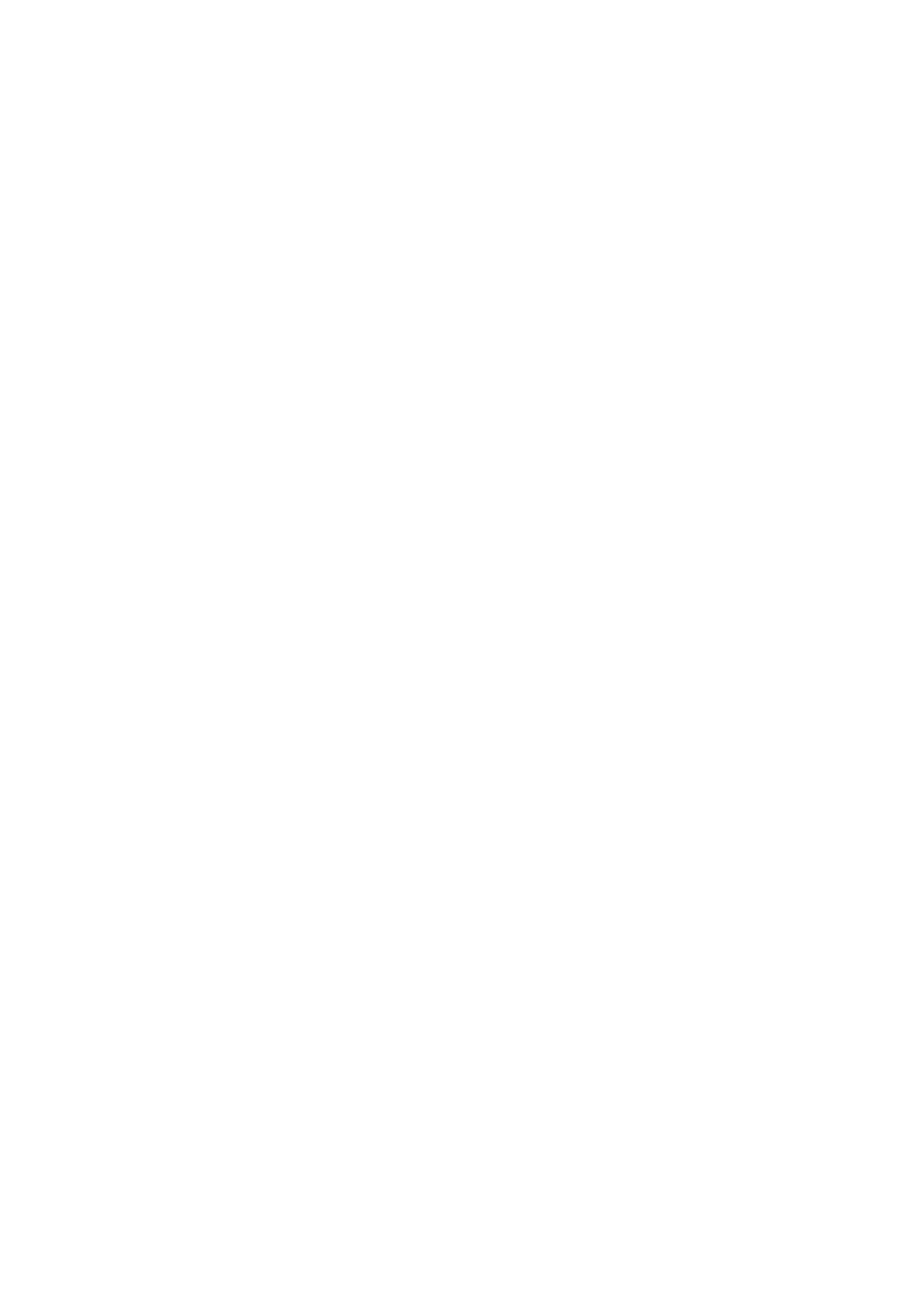# **Development Control North Sub-Committee**

**29th October 2019** 

# **REPORT ON APPLICATIONS**

## **REPORT BY THE EXECUTIVE DIRECTOR OF CITY DEVELOPMENT**

#### **PURPOSE OF REPORT**

This report includes recommendations on all applications other than those that are delegated to the Executive Director of City Development for determination. Further relevant information on some of these applications may be received and in these circumstances either a supplementary report will be circulated a few days before the meeting or if appropriate a report will be circulated at the meeting.

#### **LIST OF APPLICATIONS**

Applications for the following sites are included in this report.

- 1. 19/00990/FU4 Caravan Park Site Entrance Off A183 (Seaburn Camp) Whitburn Road Seaburn
- 2. 19/01278/FU4 Land West Of Whitburn Road (Former Pullman Lodge) Seaburn Sunderland SR6 8AA

#### **COMMITTEE ROLE**

The Sub Committee has full delegated powers to determine applications on this list. Members of the Council who have queries or observations on any application should, in advance of the above date, contact the Sub Committee Chairman or the Development Control Manager (0191 561 8755 ) or email dc@sunderland.gov.uk .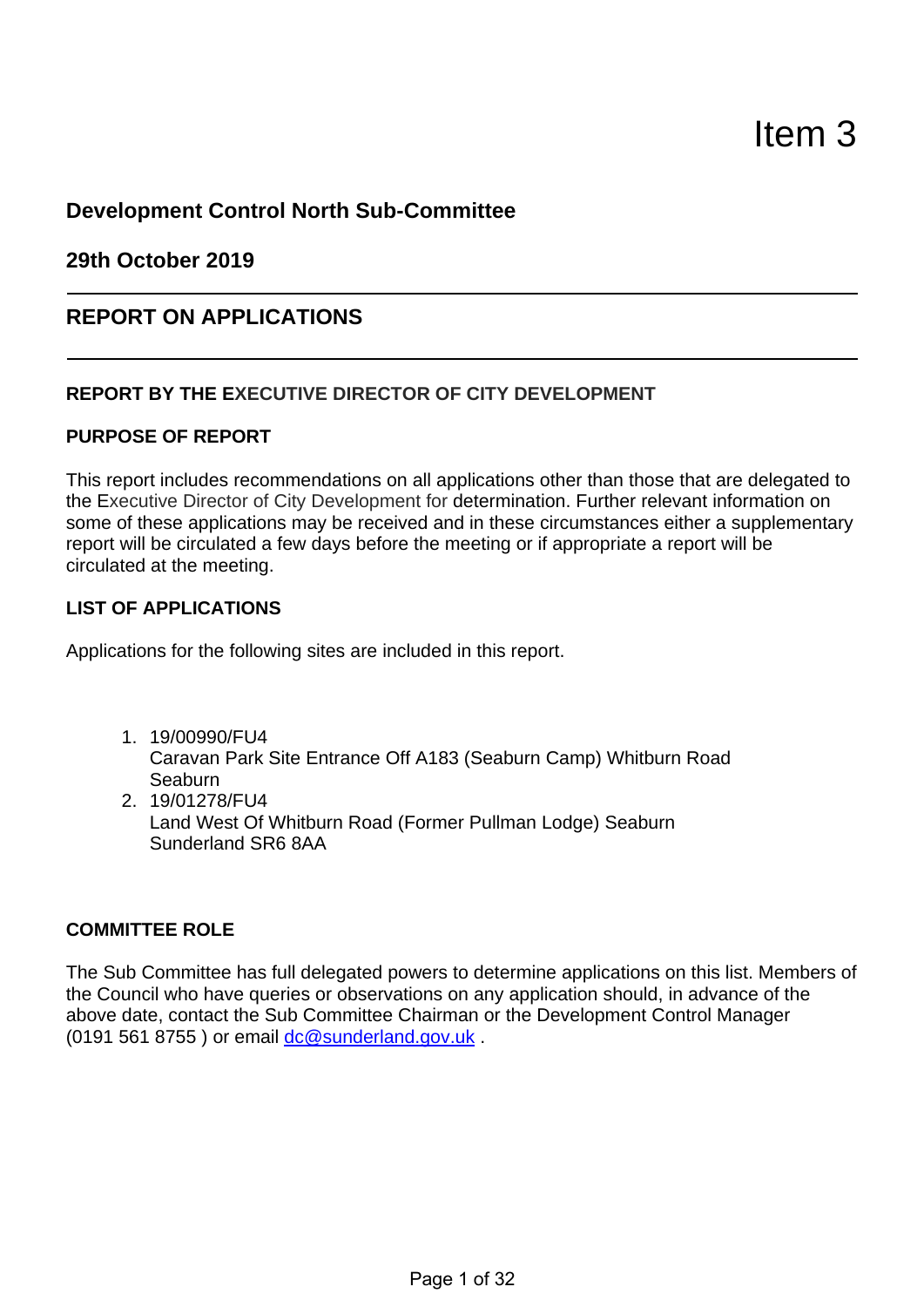## **DEVELOPMENT PLAN**

Section 38(6) of the Planning and Compulsory Purchase Act 2004 requires that "where in making any determination under the planning Acts, regard is to be had to the development plan, the determination shall be made in accordance with the plan unless material consideration indicates otherwise*.* 

#### **Unitary Development Plan - current status**

The Unitary Development Plan for Sunderland was adopted on 7th September 1998. In the report on each application specific reference will be made to those policies and proposals, which are particularly relevant to the application site and proposal. The UDP also includes a number of city wide and strategic policies and objectives, which when appropriate will be identified*.* 

#### **STANDARD CONDITIONS**

Sections 91 and 92 of the Town and Country Planning Act 1990, as amended by Section 51 of the Planning and Compulsory Purchase Act 2004 require that any planning application which is granted either full or outline planning permission shall include a condition, which limits its duration.

#### **SITE PLANS**

The site plans included in each report are illustrative only.

#### **PUBLICITY/CONSULTATIONS**

The reports identify if site notices, press notices and/or neighbour notification have been undertaken. In all cases the consultations and publicity have been carried out in accordance with the Town and Country Planning (Development Management Procedure) (England) Order 2015.

#### **LOCAL GOVERNMENT ACT 1972 – ACCESS TO INFORMATION**

The background papers material to the reports included on this agenda are:

- The application and supporting reports and information;
- Responses from consultees;
- Representations received:
- Correspondence between the applicant and/or their agent and the Local Planning Authority;
- Correspondence between objectors and the Local Planning Authority;
- Minutes of relevant meetings between interested parties and the Local Planning Authority;
- Reports and advice by specialist consultants emploved by the Local Planning Authority:
- Other relevant reports.

Please note that not all of the reports will include background papers in every category and that the background papers will exclude any documents containing exempt or confidential information as defined by the Act.

These reports are held on the relevant application file and are available for inspection during normal office hours at the City Development Directorate at the Customer Service Centre or via the internet at www.sunderland.gov.uk/online-applications/

Peter McIntyre

Executive Director City Development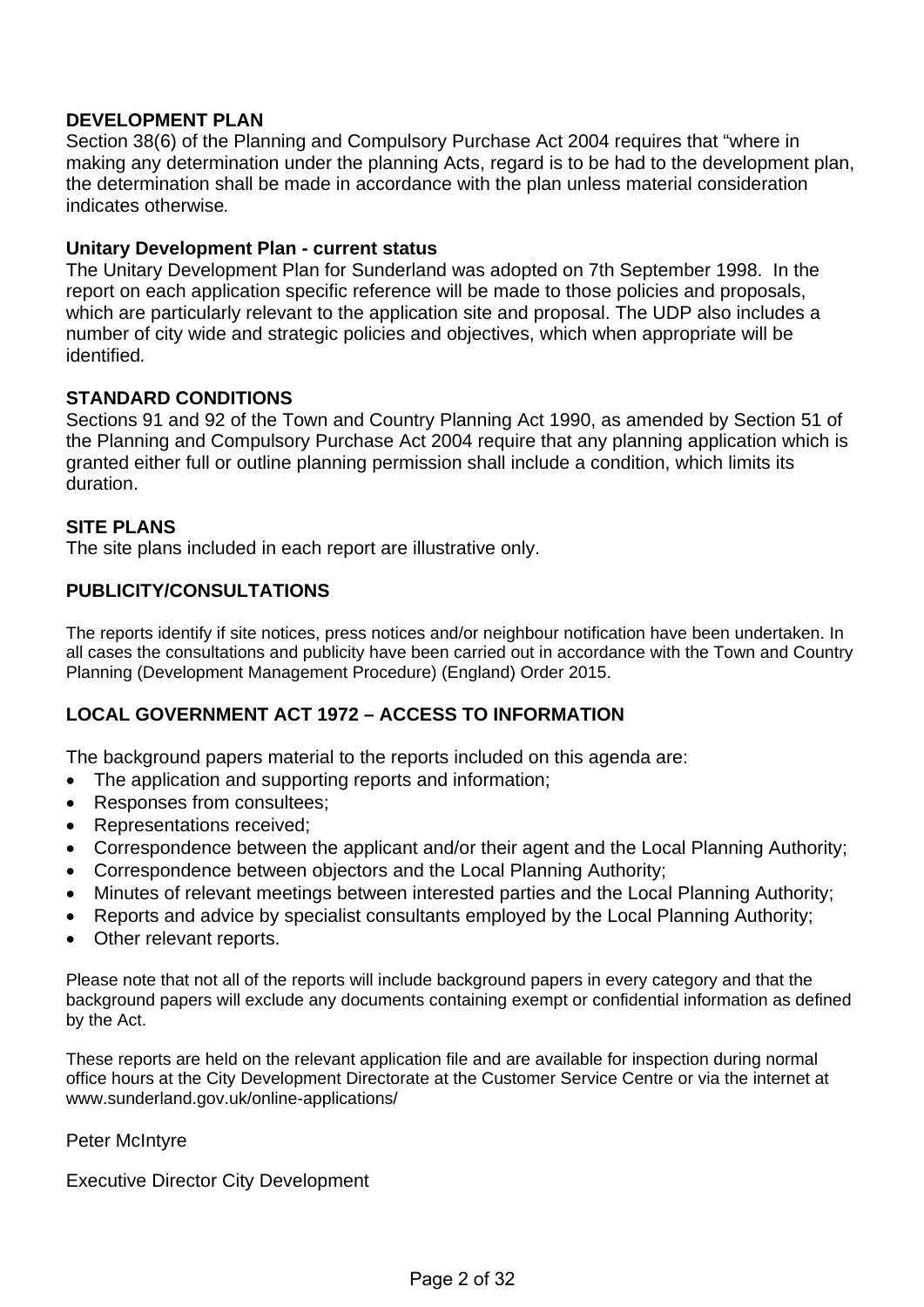| 1.                                                                      | <b>North</b><br>Sunderland                                                                                                                                                                                                                                                                                    |  |  |  |
|-------------------------------------------------------------------------|---------------------------------------------------------------------------------------------------------------------------------------------------------------------------------------------------------------------------------------------------------------------------------------------------------------|--|--|--|
| <b>Reference No.:</b>                                                   | 19/00990/FU4 Full Application (Reg 4)                                                                                                                                                                                                                                                                         |  |  |  |
| Proposal:                                                               | Proposed vehicle crossing to classified road (A183), to<br>provide wider site entrance for haul road serving<br>development approved under planning approval<br>18/00609/FU4. Proposed 6.5m section of existing wall to be<br>removed and reinstated following completion of works to<br>enable wider access. |  |  |  |
| Location:                                                               | Caravan Park Site Entrance Off A183 (Seaburn Camp) Whitburn Road<br>Seaburn                                                                                                                                                                                                                                   |  |  |  |
| Ward:<br><b>Applicant:</b><br><b>Date Valid:</b><br><b>Target Date:</b> | <b>Fulwell</b><br>Miller Homes NE<br>11 June 2019<br>6 August 2019                                                                                                                                                                                                                                            |  |  |  |

## **PROPOSAL:**

Planning permission is sought for a vehicular access point from the A183 into "Seaburn Camp" to facilitate construction traffic accessing temporary construction road serving the Miller Homes development to the rear of Huntcliffe Avenue and Weardale Avenue (South Bents) approved under planning reference 18/00609/FU4, hereafter referred to as the associated development.

The development site comprises the existing access point into Seaburn Camp together with an area of existing footway and an area of existing boundary wall.

The proposals comprise the removal of 6.5 metres of wall to provide a wider access point to accommodate larger construction vehicles and reinstatement of the wall following completion of the related development.

A wider access is required because following the approval of planning permission 18/00609/FU4 and further to detailed design exercises by the applicant, a wider access that the extant opening is required to accommodate large construction traffic. This application seeks to secure the widened access.

Applications of this type would usually be determined under the delegated powers of the Director of City Development. However, in this instance Councillor Doyle has requested that the application be referred to Members for determination.

Page 3 of 32

**Publicity** The application was advertised via two site notices.

No representations have been received in connection with the proposed development.

# **TYPE OF PUBLICITY:**

Site Notice Posted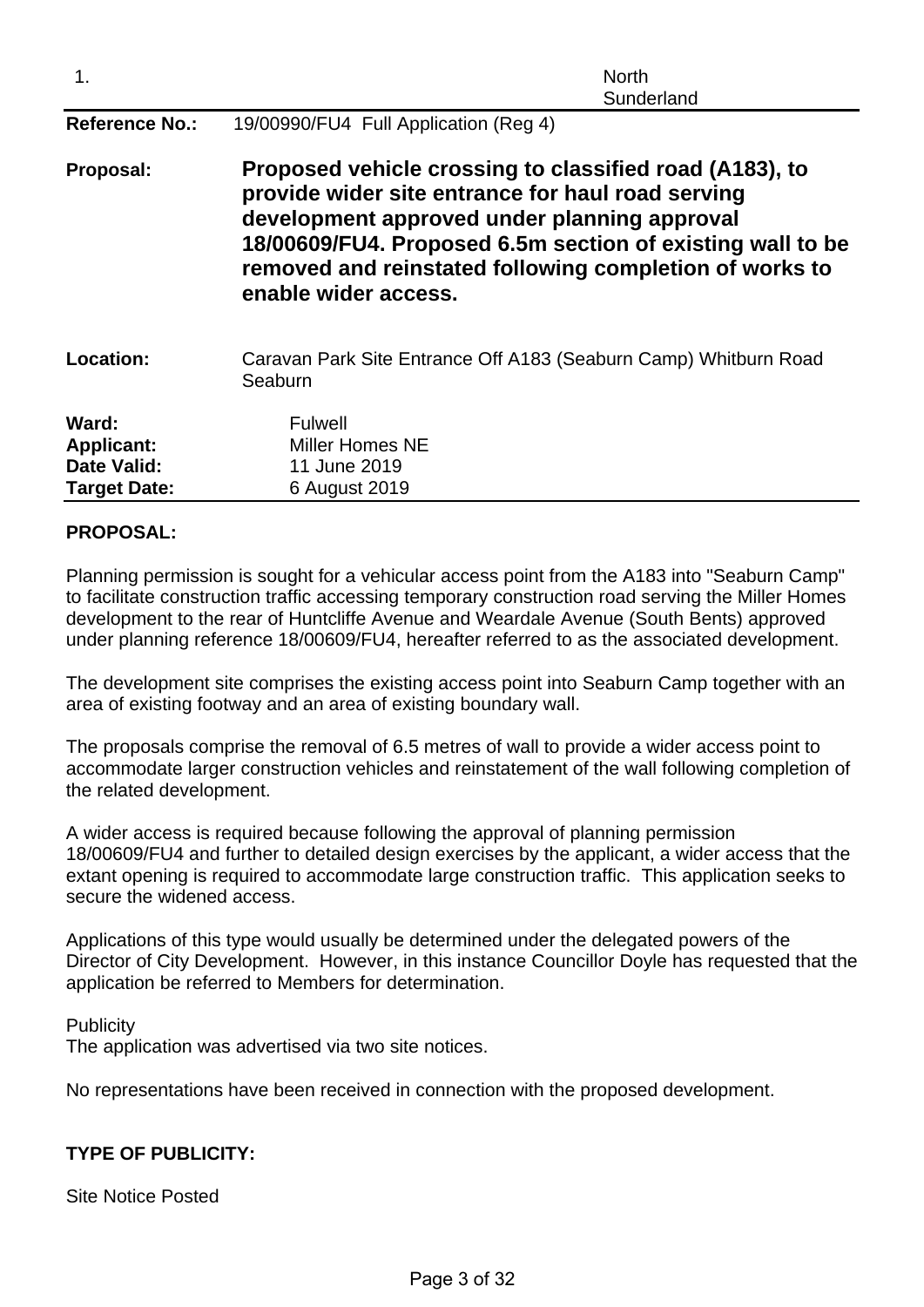## **CONSULTEES:**

Fulwell - Ward Councillor Consultation Network Management

Final Date for Receipt of Representations: **09.07.2019**

## **REPRESENTATIONS:**

The application was advertised via two site notices.

No representations have been received in connection with the proposed development.

#### **POLICIES:**

In the Unitary Development Plan the site is subject to the following policies;

B 2 Scale, massing layout and setting of new developments

T\_14\_Accessibility of new developments, need to avoid congestion and safety problems arising EN\_10\_Proposals for unallocated sites to be compatible with the neighbourhood

#### **COMMENTS:**

The main issues to consider in the determination of this application are:

- Principle of development
- Highway access and safety
- Impact on visual amenity
- Impact on residential amenity

#### **The principle of the development**

In England there is a hierarchical structure of policy covering national and local planning. At a national level the National Planning Policy Framework (NPPF) sets out the Government's planning policies and how these are expected to be applied. At a local level, development plans set out planning policy for the area.

National Planning Policy Framework (NPPF)

The Government's planning policies for England are set out in the National Planning Policy Framework (NPPF) which states that the purpose of the planning system is to contribute to the achievement of sustainable development. To achieve the planning system has three overarching objectives, which are interdependent and need to be pursued in mutually supportive ways (so that opportunities can be taken to secure net gains across each of the different objectives) - an economic, social and environmental objective. Planning policies and decisions should play an active role in guiding development towards sustainable solutions, but in doing so should take local circumstances into account, to reflect the character, needs and opportunities of each area.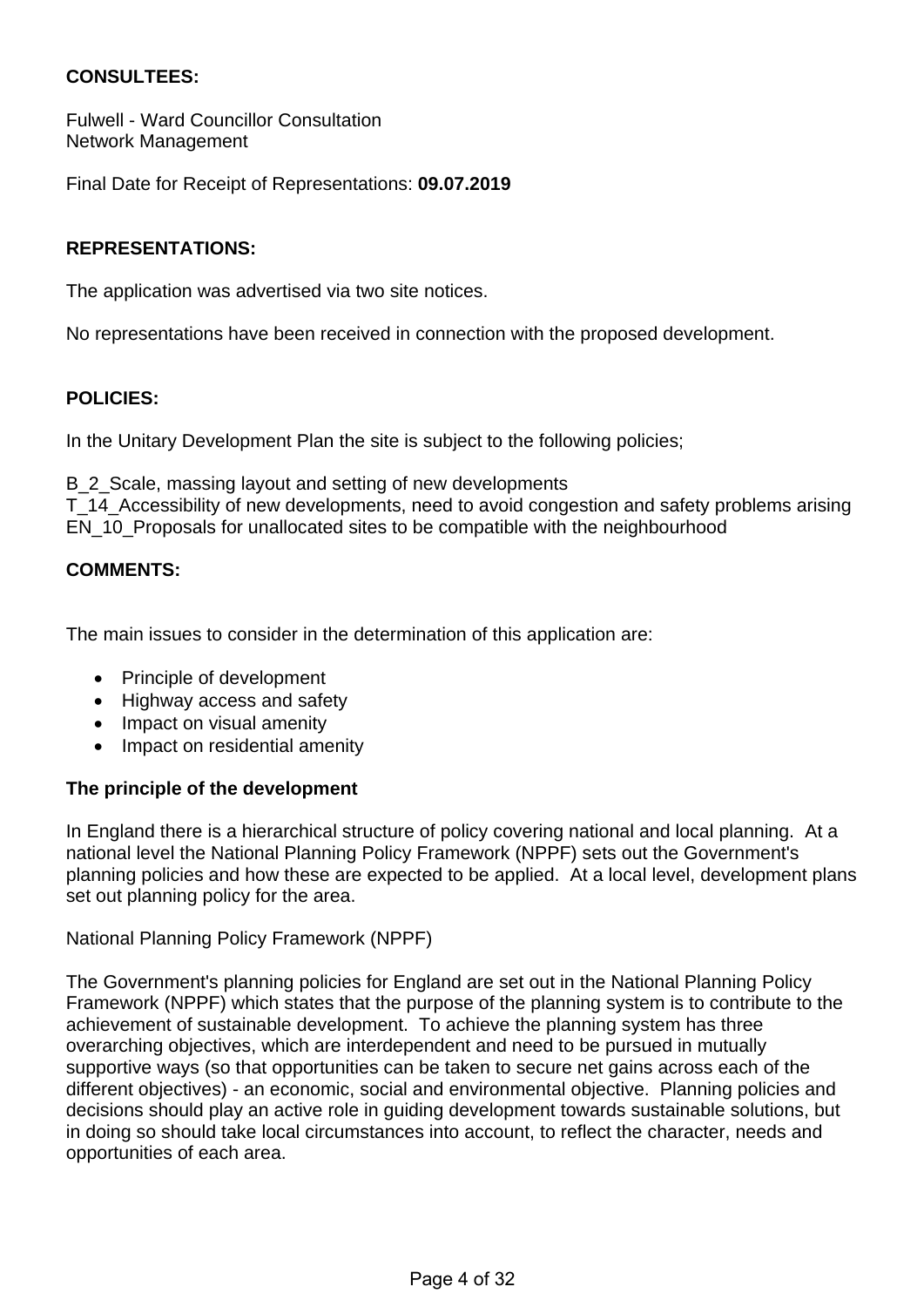The NPPF has a presumption in favour of sustainable development. For decision-taking this means approving development that accords with the development plan, or where there are no relevant development plan policies or where the policies which are most important for determining the application are out-of-date, granting planning permission unless:

- I. the application of polices in this Framework that protect areas or assets of particular importance (such as habitat sites, Green Belt land, Local Open Space, designated heritage assets and areas at risk of flooding) provide a clear reason for refusing the development proposed; or
- II. any adverse impacts of doing so would significantly and demonstrably outweigh the benefits when assessed against the NPPF taken as a whole.

The presumption in favour of sustainable development does not change the statutory status of the development plan as the starting point for decision making. Where a planning application conflicts with an up-to-date development plan, permission should not usually be granted. Local Planning Authority's may take decisions that depart from an up-to-date development plan, but only if material considerations in a particular case indicate that the plan should not be followed.

Section 38(6) of the Planning and Compulsory Purchase Act 2004 requires that applications for planning permission must be determined in accordance with the statutory development plan unless material considerations indicate otherwise. All planning applications in Sunderland are assessed against the policies contained within the Unitary Development Plan (UDP).

The UDP sets out the future of how land is used within the City and is the land use development plan for the City, the UDP guides development proposals to help safeguard and improve the environment, meet the needs of those living and working in the City and promote sustainable communities. It was formally adopted in September 1998. On commencement of the Planning and Compulsory Purchase Act (September 2004) the policies in the UDP were automatically "saved" so that they would remain in force.

The National Planning Policy Framework (NPPF) (2019), sets out, at paragraph 48, the level of weight which can be attributed to emerging plans and policies, according to the following:

- a) The stage of preparation of the emerging plan (the more advanced its preparation, the greater the weight that may be given);
- b) The extent to which there are unresolved objections, to relevant policies (the less significant the unresolved objections, the greater the weight that may begiven);
- c) and the degree of consistency of the relevant policies in the emerging plan to the NPPF (the closer the policies in the emerging plan to the policies in the Framework, the greater the weight that may be given).

With regards to above, the Core Strategy Development Plan (CSDP) is considered to be in an 'advanced stage' of preparation. The Council submitted the CSDP for examination to the Secretary of State on the 21 December 2018 and the 'Examination in Public' hearings have now taken place. The Council anticipates adoption of the CSDP in late 2019/early 2020. Consequently, the plan is considered to be at an 'advanced stage' and therefore its policies should be afforded weight based on the above criteria. Therefore, the CSDP is also considered to be relevant to the determination of this application.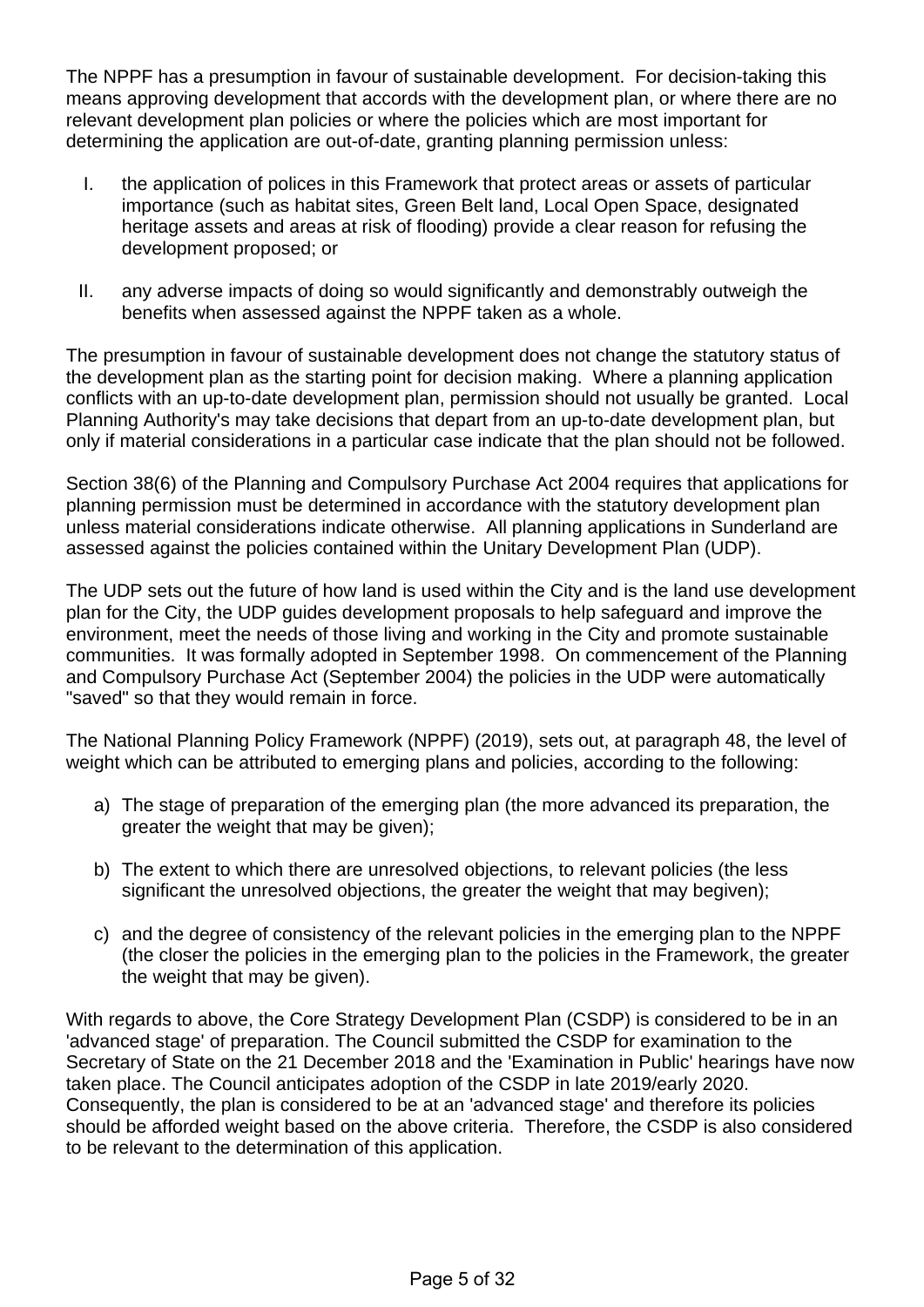The development site is identified as 'white land' on the proposals map of the City Council's adopted Unitary Development Plan (1998) and as such the proposal is subject to Policy EN10. This policy dictates that where the UDP does not indicate any proposals for change, the existing pattern of land use is intended to remain and development in such areas must be compatible with the principal use of the neighbourhood.

The proposed development site comprises an area of vehicular highway (including access to Seaburn Camp), footpath and boundary wall. The proposal under consideration is of the same nature to that which already exists on site, i.e. a vehicular access. The application simply proposes to widen the existing access point.

Furthermore, planning permission 18/00609/FU4 included proposals to take access to the associated development site from the A183 and along a temporary construction road. These proposals were considered by Members of the Planning and Highways Committee at their meeting held on 29 January 2019. Members resolved to approve the application and permission was subsequently issued on 29 April 2019 (following completion of a legal agreement under the provisions of Section 106 of Town and Country Planning Act, 1990 (as amended)). The principle of taking access to the associated development from the A183 was therefore established through the approval of 18/00609/FU4.

For the above reasons, it is considered that the principle of the development proposed is acceptable.

## **Highway access and safety**

Paragraph 111 of the NPPF advises that planning decisions should take account of whether safe and suitable access to the site can be achieved and whether improvements can be undertaken within the transport network that cost-effectively limit the significant impacts of the development. Paragraph 109 is clear in stating that development should only be refused on transport grounds where the residual cumulative impacts of the development are severe.

On a local level, Policy T14 of the adopted UDP requires new development proposals to be accessible, to not cause traffic congestion or highway safety problems on existing roads, make appropriate access for the safe access and egress of vehicles and pedestrians and to indicate how parking requirements will be accommodated.

Policy ST3 of the emerging CSDP outlines that development should provide safe and convenient access for all road users and should include a level of vehicle parking and cycle storage in accordance with the Council's parking standards.

The Council's Transport Development Team has been consulted regarding the proposed development.

The proposal under consideration originally proposed the removal of 10 metres of wall and consequently proposed a much wider opening than that currently proposed. The Transport Development Team considered the proposed removal of 10 metres of wall to be excessive and not in the interest of highway safety. As a result, the applicant has agreed to reduce the proposed works so that a reduced amount of wall: 6.5 metres is now proposed to be removed.

The proposed narrower access has been fully assessed by the Transport Development Team which has confirmed that the proposal, which includes tactile paving to assist pedestrians by indicating suitable crossing points, is considered to be acceptable and in accordance with the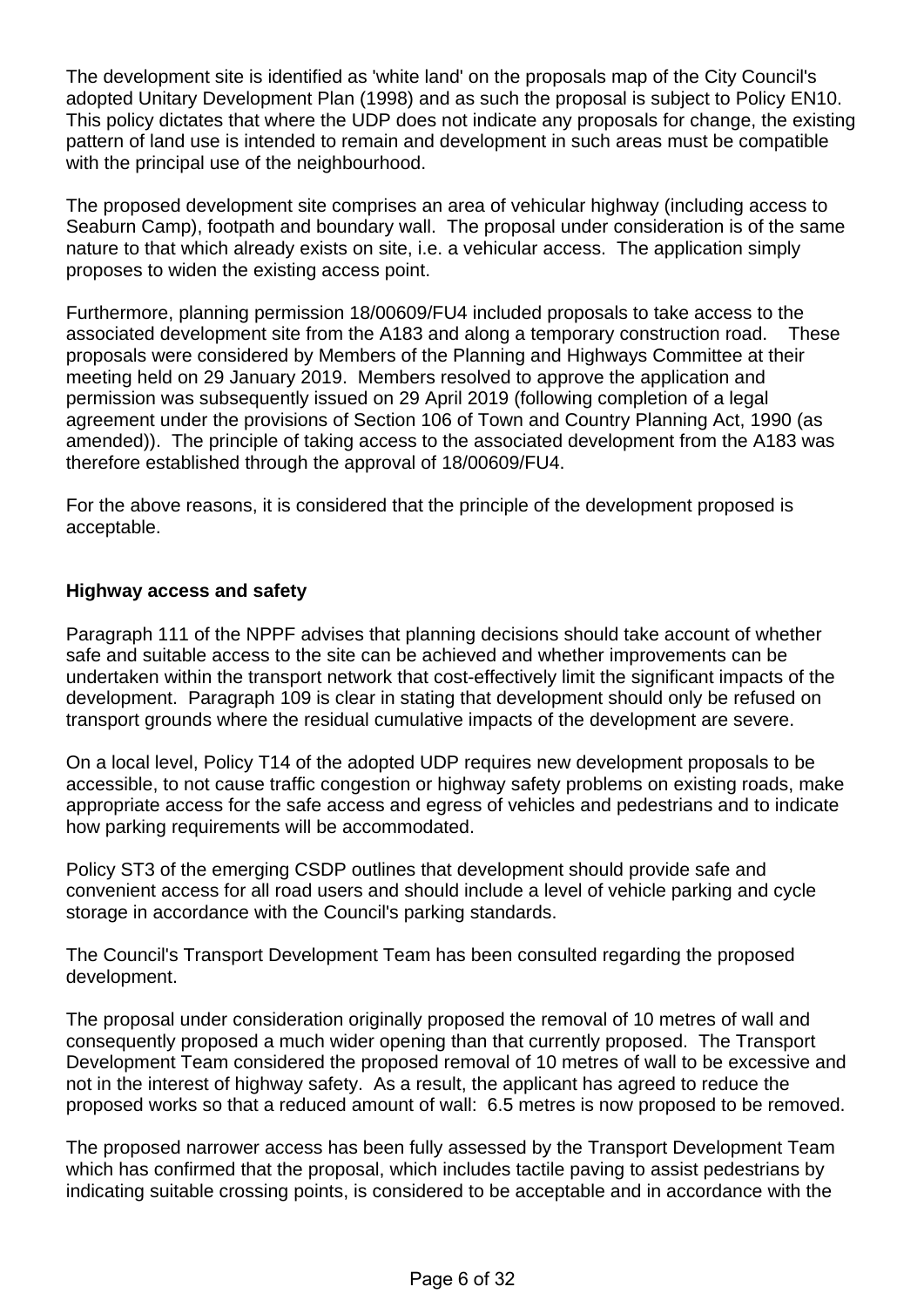requirements of Policy T14 of the adopted Unitary Development Plan and Policy ST3 of the emerging CSDP.

## **Impact upon visual amenity**

Paragraph 127 of the NPPF requires that development proposals are sympathetic to local character, including the surrounding built environment, while not preventing or discouraging appropriate innovation or change.

Policy B2 of the adopted Unitary Development Plan seeks to ensure that the scale, massing, setting and layout of new developments respects and enhances the best qualities of nearby properties and the locality and retains acceptable levels of privacy for neighbouring properties.

Policy BH1 of the emerging CSDP states that development should be of a scale, massing, layout and appearance and setting which respects and enhances the positive qualities of nearby properties and the locality.

At present the vehicular access point in to Seaburn Camp comprises a vehicular opening in a light sandstone coloured random rubble wall. The wall, which is 1750mm in height, has a curved coping to the top and large, 2850mm cream painted concrete gate posts marking each side of the existing opening. Approximately 2000mm high, black coloured metal double gates, comprising vertical bars are hung from free standing black coloured metal gate posts positioned behind the aforementioned concrete gate posts.

The proposal to widen the access to accommodate large vehicles serving the construction site at the associated development will involve the removal of up to 6.5 metres of wall. It is also proposed to reinstate the wall once the construction access is no longer required and provide replacement gateposts in random rubble with an artstone capping.

Although the wall in question has no special protected status it is considered that the existing random rubble wall is a distinctive and attractive feature within the streetscene.

An amended plan, showing the elevational detail of the revised proposal has been requested from the applicant and is awaited. It is anticipated that this will be received shortly, in advance of the Committee meeting and Members will be updated regarding the consideration of visual amenity via a late sheet.

#### **Impact upon residential amenity**

Paragraph 127 of the NPPF states that planning decisions should ensure that developments are visually attractive as a result of good architecture and layout and that they provide a high standard of amenity for existing and future users. Meanwhile, Policy B2 of the adopted UDP requires that new development respects residential amenity. Furthermore, Policy BH1 of the emerging CSDP requires that acceptable levels of privacy are retained and a good standard of amenity for all existing and future occupiers is provided.

The nearest residential property to the application site, as identified by the red line on drawing number SBS/LOC/001, is approximately 70 metres to the north at East Shore.

Given the minor nature of the works proposed i.e. removal of 6.5 metres of wall and the significant intervening distance between the application site and the nearest residential dwelling.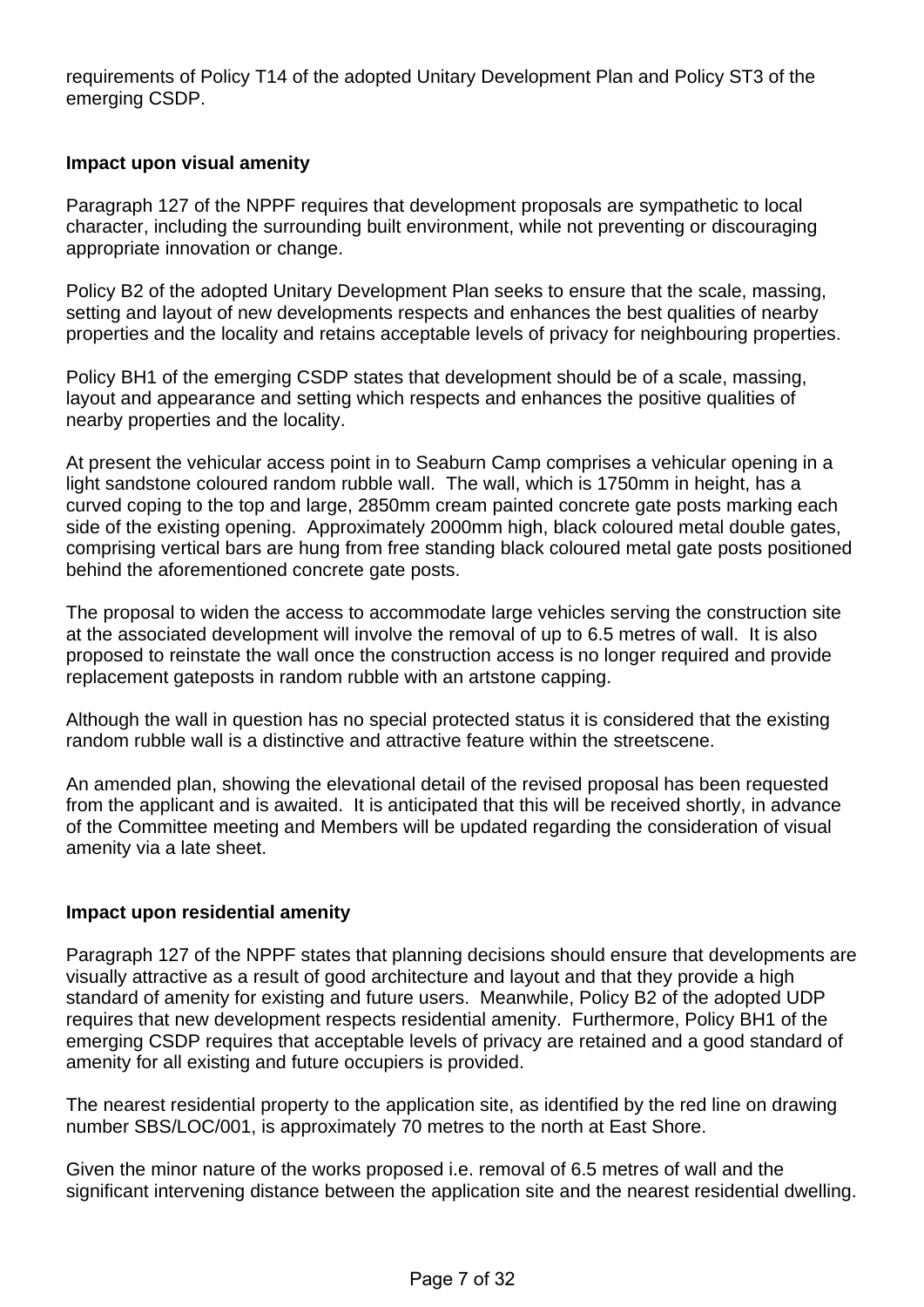It is not considered that the proposed temporary vehicle crossing and the removal and reinstatement of the wall and gate posts will result in any unacceptable impact upon residential amenity.

# **Equality Act 2010 - 149 Public Sector Equality Duty**

During the detailed consideration of this application/ proposal an equality impact assessment has been undertaken which demonstrates that due regard has been given to the duties placed on the LPA's as required by the aforementioned Act.

As part of the assessment of the application/proposal due regard has been given to the following relevant protected characteristics:

- age;
- disability;
- gender reassignment;
- pregnancy and maternity;
- race;
- religion or belief:
- sex:
- sexual orientation.

The LPA is committed to (a) eliminating discrimination, harassment, victimisation and any other conduct that is prohibited by or under the Equality Act 2010; (b) advance equality of opportunity between persons who share a relevant protected characteristic and persons who do not share it; (c) foster good relations between persons who share a relevant protected characteristic and persons who do not share it.

In addition, the LPA, in the assessment of this application/proposal has given due regard to the need to advance equality of opportunity between persons who share a relevant protected characteristic and persons who do not share it. This approach involves (a) removing or minimising disadvantages suffered by persons who share a relevant protected characteristic that are connected to that characteristic; (b) take steps to meet the needs of persons who share a relevant protected characteristic that are different from the needs of persons who do not share it; (c) encourage persons who share a relevant protected characteristic to participate in public life or in any other activity in which participation by such persons is disproportionately low.

The LPA has taken reasonable and proportionate steps to meet the needs of disabled persons that are different from the needs of persons who are not disabled include, in particular, steps to take account of disabled persons' disabilities, as part of this planning application/proposal.

Due regard has been given to the need to foster good relations between persons who share a relevant protected characteristic and persons who do not share it involves. Particular consideration has been given to the need to:

- (a) tackle prejudice, and
- (b) promote understanding.

Finally, the LPA recognise that compliance with the duties in this section may involve treating some persons more favourably than others; but that is not to be taken as permitting conduct that would otherwise be prohibited by or under this Act.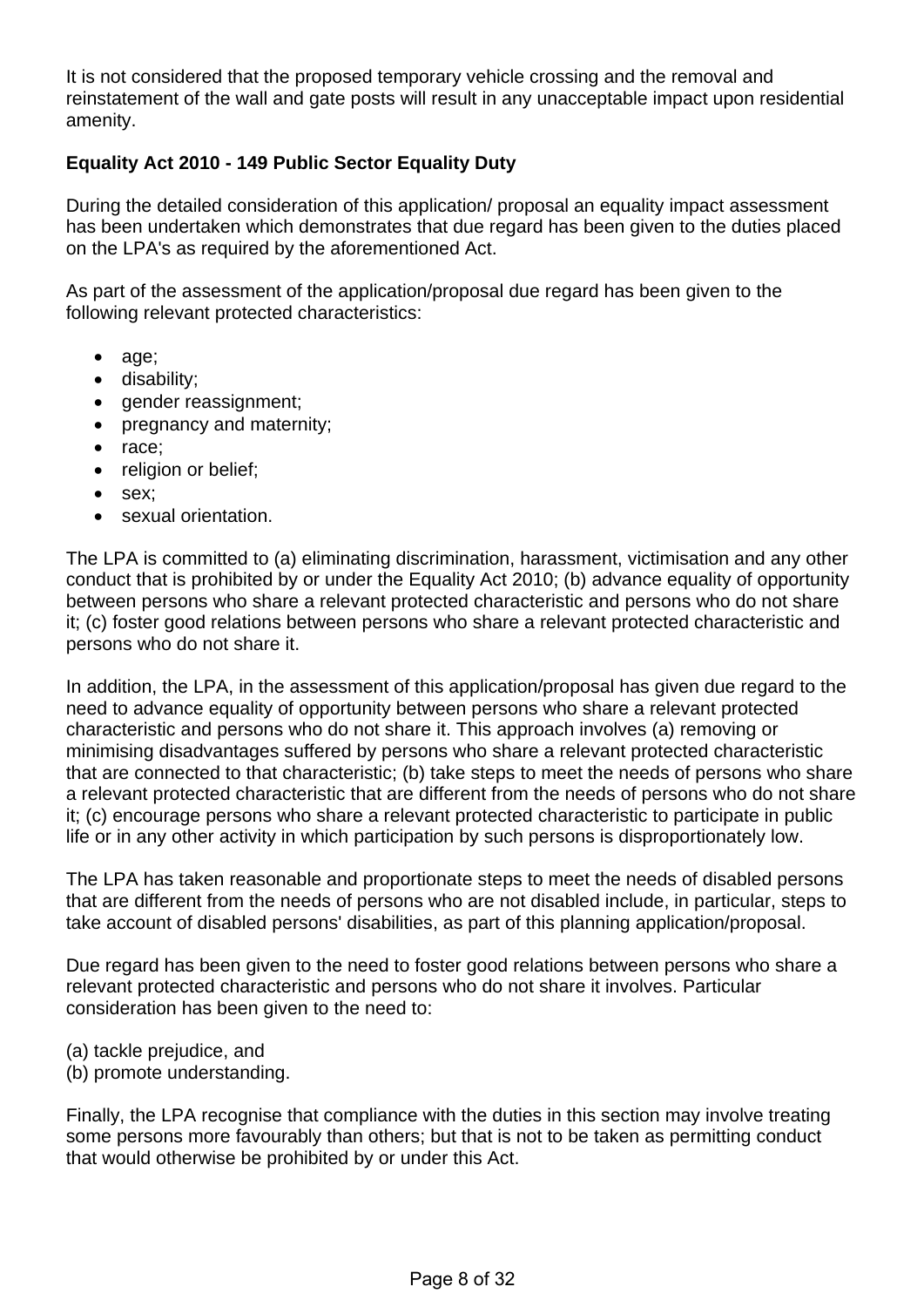# **Summary**

The proposal for a vehicular crossing from the A183 to Seaburn Camp (to the construction access road for the associated development) by widening the existing access via the removal (and reinstatement) of a 6.5 metre stretch of wall is considered to be acceptable in respect of highway access and safety and also in respect of impact upon residential amenity. It is therefore considered that the proposal complies with the requirement of policies EN10, T14 and B2 of the adopted UDP; it is also considered that the proposal complies with policies ST3 and BH1 of the CSDP and paragraphs 109, 111 and 127 of the NPPF. However, an amended plan showing the elevational detail of the revised scheme is awaited. Members will therefore be further advised regarding this aspect of the consideration via a late sheet which will also provide a recommendation in relation to the scheme.

**RECOMMENDATION:** Executive Director of City Development to report.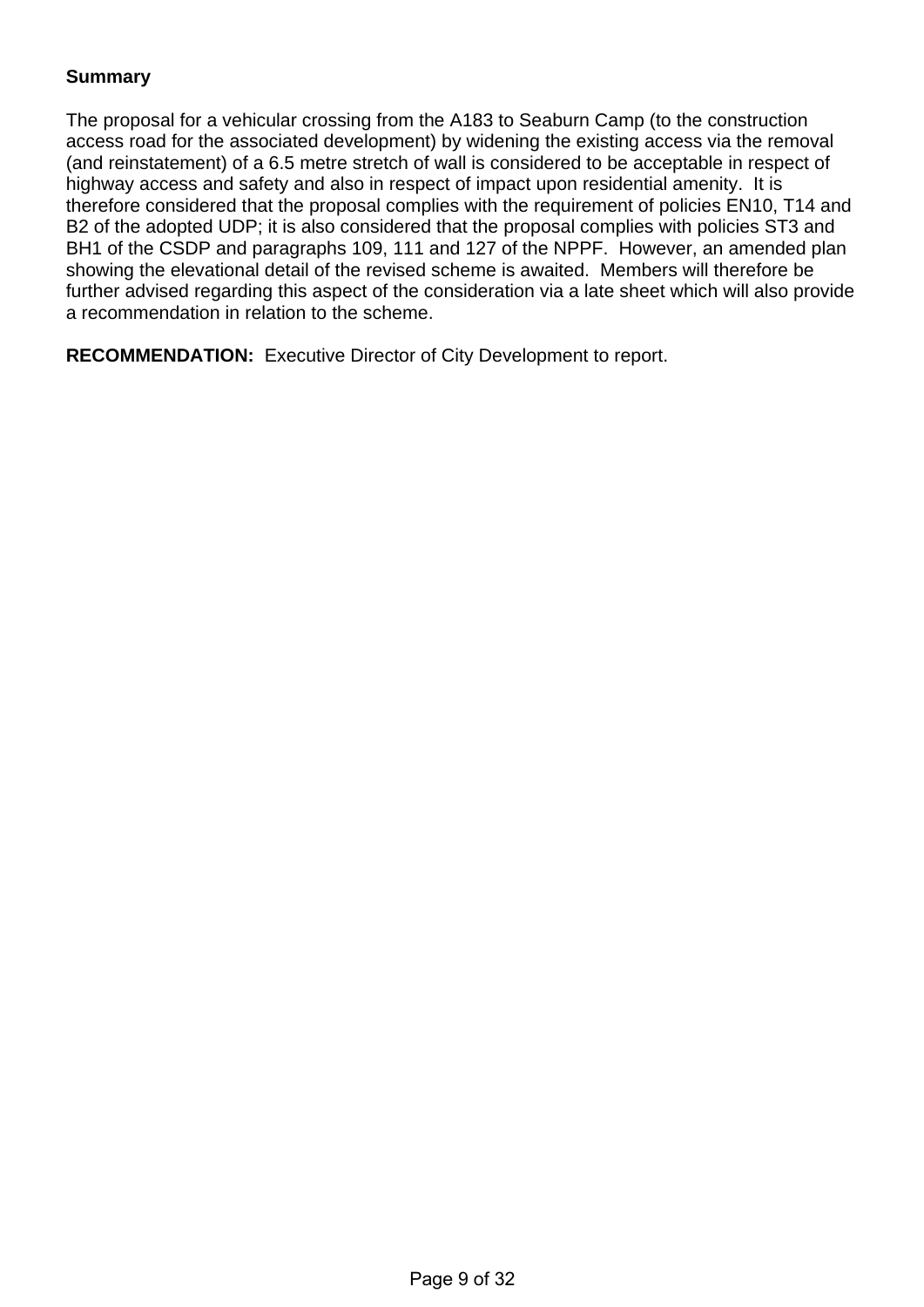| 2.                                                                      | <b>North</b><br>Sunderland                                                                                                                                                                                 |
|-------------------------------------------------------------------------|------------------------------------------------------------------------------------------------------------------------------------------------------------------------------------------------------------|
| <b>Reference No.:</b>                                                   | 19/01278/FU4 Full Application (Reg 4)                                                                                                                                                                      |
| Proposal:                                                               | Inn with family restaurant at ground floor level and 3 floors<br>of bedrooms above (42no. bedrooms including 2no.<br>allocated for managers accommodation), associated car<br>parking and landscape works. |
| Location:                                                               | Land West Of Whitburn Road (Former Pullman Lodge) Seaburn<br>Sunderland SR6 8AA                                                                                                                            |
| Ward:<br><b>Applicant:</b><br><b>Date Valid:</b><br><b>Target Date:</b> | <b>Fulwell</b><br>Inn Collection Group<br>16 August 2019<br>15 November 2019                                                                                                                               |

## **PROPOSAL:**

The application seeks full planning permission for the construction of a four-storey Inn with family restaurant at ground floor and 3 floors of bedrooms above, associated car parking and landscape works. The 3 floors of hotel accommodation comprise 42 bedrooms, 2 of which are allocated for manager accommodation.

The site is brownfield, relatively flat and roughly square in shape. The site was previously occupied by the Pullman Lodge, which was demolished in 2017 following a prior notification, please see ref. 17/00237/DEM.

The site is bound by the A183, Whitburn Road, to the east with the promenade and beach beyond. To the south is hardstanding and the adjacent amusements, whilst to the west is further hardstanding, the pirate play area and Lowry Road. To the north is adopted highway and the site of the former Seaburn Centre, which has recently benefited from full planning permission after having been approved by Members of the Development Control North Committee in August, please see ref. 19/00925/FU4.

Full planning permission is sought for a contemporary seaside Inn hotel and restaurant. The four storey building will consist of a large family restaurant area (575 square metres internal floorspace) with indoor and outdoor seating, 42 bedrooms (including 2 allocated for managers accommodation), external landscaping, play area, 66 car parking spaces (including 4 accessible spaces), 8 covered cycle spaces and 4 motorcycle spaces, and associated undercroft service space.

Vehicular access is proposed from the existing Lowry Road via the south-west corner of the site. Access will be controlled by a vehicular entry/exit barrier and it is assumed most pedestrians will enter the hotel/ restaurant from the seafront (A183) side which will benefit from level access. Level access is also proposed for all public entrances including from the car park to the main entrance.

Page 10 of 32

The application was supported by:

• Geotechnical and ground investigate reports;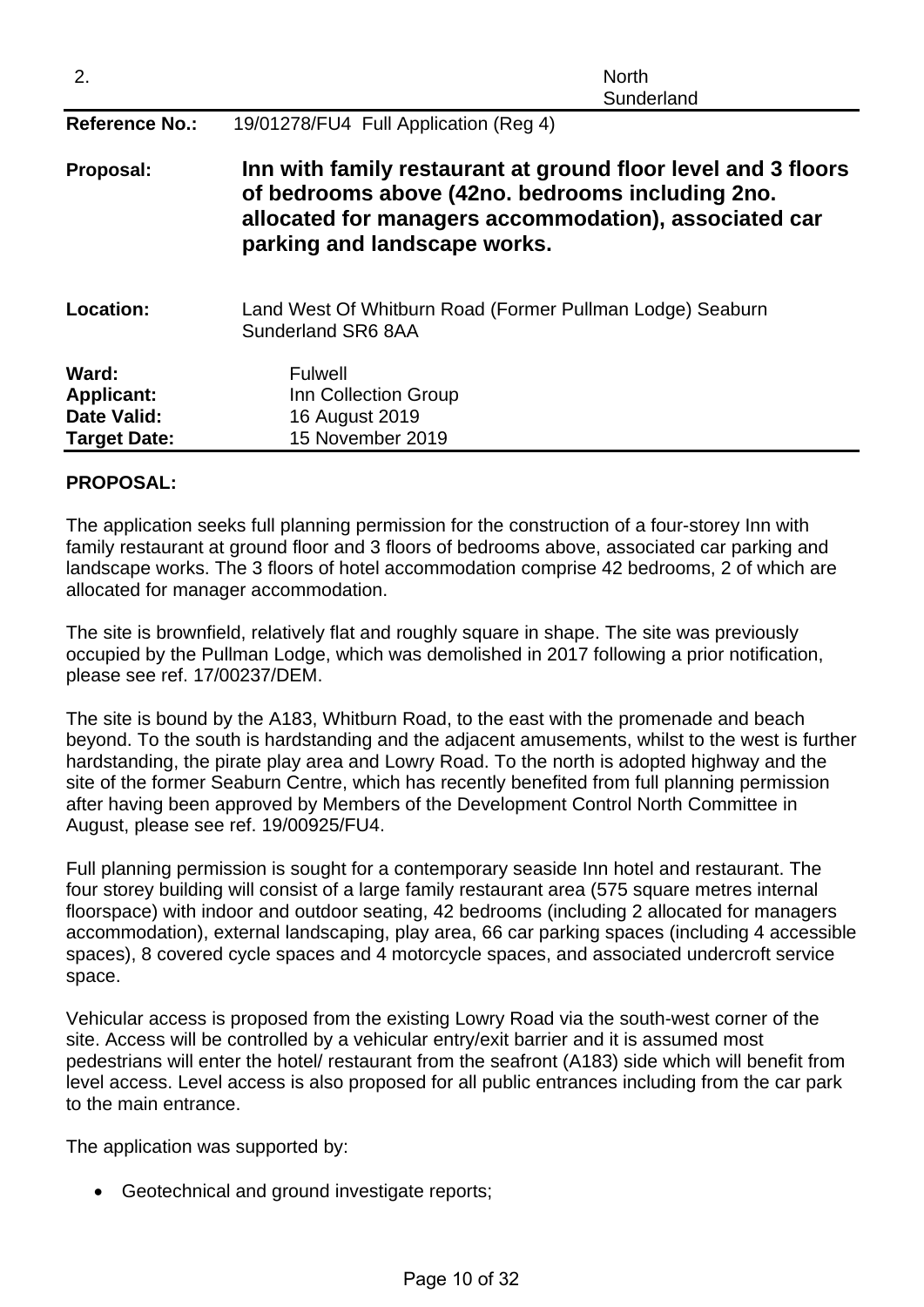- Flood Risk Assessment, Drainage Strategy and updated plans and information;
- Design and Access Statement:
- Transport Statement;
- Habitat Regulations Assessment;
- Environmental Noise Assessment:
- Archaeological Assessment;
- Plans, elevations and CGIs.

## **Environmental Impact Assessment (EIA)**

It is noted at Schedule 2 of the 2017 EIA Regulations identifies at 10(b) that urban development projects, which includes leisure development, can be subject to a screening exercise where the application site is 1 hectare, or includes more than 150 dwellings, or the overall area exceeds 5 hectares. Consequently, at 0.45 hectares, the development proposed on this brownfield site does not trigger a screening exercise.

It is also noted that the site is not within or adjacent to a sensitive site and regard is also had to the fact that wider Hybrid 16/02056/HY4 development was not considered EIA development.

# **TYPE OF PUBLICITY:**

Press Notice Advertised Site Notice Posted Neighbour Notifications

#### **CONSULTEES:**

Fulwell - Ward Councillor Consultation DC North Chair And Vice Chair Consultation Network Management Flood And Coastal Group Engineer Environmental Health Northumbrian Water North Gas Networks Northern Electric Fire Prevention Officer NE Ambulance Service NHS Trust Southern Area Command - Police Tyne And Wear Archaeology Officer Natural England

Final Date for Receipt of Representations: **11.10.2019**

# **REPRESENTATIONS:**

In accordance with Article 15 of the Town and Country Planning (Development Management Procedure) (England) Order 2015, the application has been advertised by means of a press and site notice as a major application situated on land owned by the Council, while individual notification letters were sent out to neighbouring properties surrounding the site.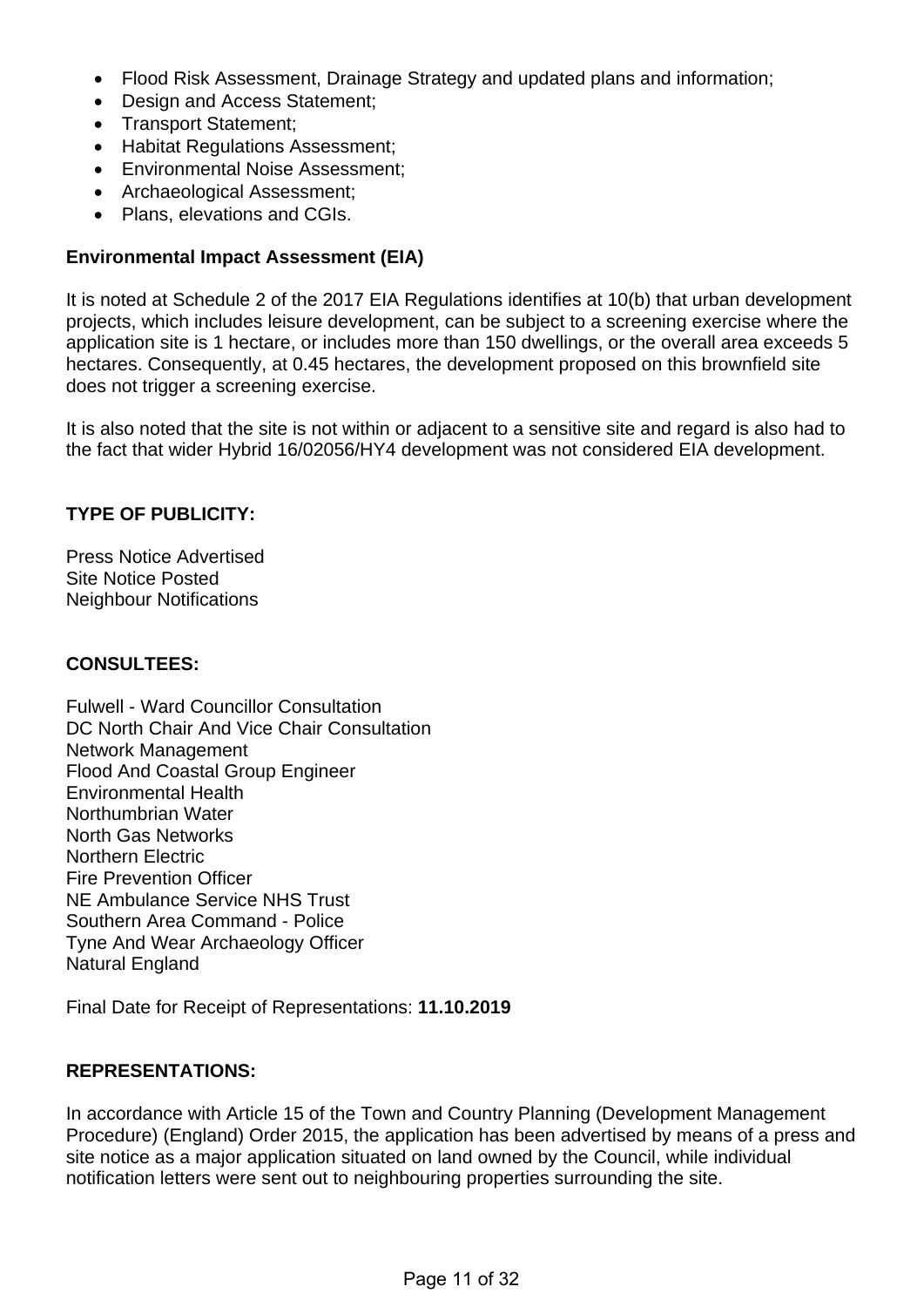Following this extensive consultation exercise a representation was received from an organisation referred to it by itself as the Sunderland Civic Society.

In the representation reference was made to the Seaburn Masterplan Supplementary Planning Document and the how this envisaged a central boulevard. The representation asserts that as the application proposal fronts onto Whitburn Road and not to the north that it will "preclude the realisation of the vision of the Seaburn Masterplan". Additional comments were made about the hotel extending further southwards than illustrated on the Masterplan and viewed this as further restricting the amount of parking within the area. The letter concluded that the development proposal should be reassessed.

A response was received from Cllr Doyle, Ward Councillor, querying/ assuming the application would appear Members of Committee.

## **County Archaeologist**

The County Archaeologist's response was made in cognisance of the archaeological deskbased assessments undertaken in 2015 and 2019. Moreover, regard was also had to the geophysical survey conducted in 2019, where magnetic anomalies were recorded reflecting the adjacent buildings, disturbed ground, inspection covers and services.

In 2016 an evaluation was conducted beyond the limits of the proposed development. Buried subsoil containing residual flints were encountered and large quantities of concrete rubble and made ground were also recorded. The remains of two concrete structures were identified. These did not match the World War II buildings shown on aerial photographs and as such, may be the remains of Seaburn Ocean Park and Zoo.

In 2018 an evaluation trench was excavated within the Seaburn Centre sports hall. The trench targeted the location of a World War II hut with no archaeological deposits identified or artefacts recovered. Additional trenching was proposed to be conducted post-determination including one trench to explore the WWII defensive trench on the northern edge of the proposed development area. This trench will be re-located to the north beyond the limits of the proposed development in order to target an area that has better preservation.

In conclusion, the County Archaeologist confirmed that no further archaeological work is required for the proposed development.

#### **Northumbrian Water**

In making their two responses to the application proposal Northumbrian Water assessed the impact of the proposed development on their assets and assessed the capacity of their network to accommodate and treat the anticipated flows arising from the development.

Northumbrian Water initially responded by confirming that no surface water would be permitted to connect to the existing public sewerage network and in order to agree the details prior to occupation requested a condition be imposed.

However, following the submission of the 'Proposed Drainage Layout' (dated 19 July 2019), which states that surface water from the proposed development will discharge to the existing surface water sewer at a restricted rate of 2.8l/sec, Northumbrian Water have since confirmed that they are now satisfied with the development proposal and their previously proposed condition is no longer required.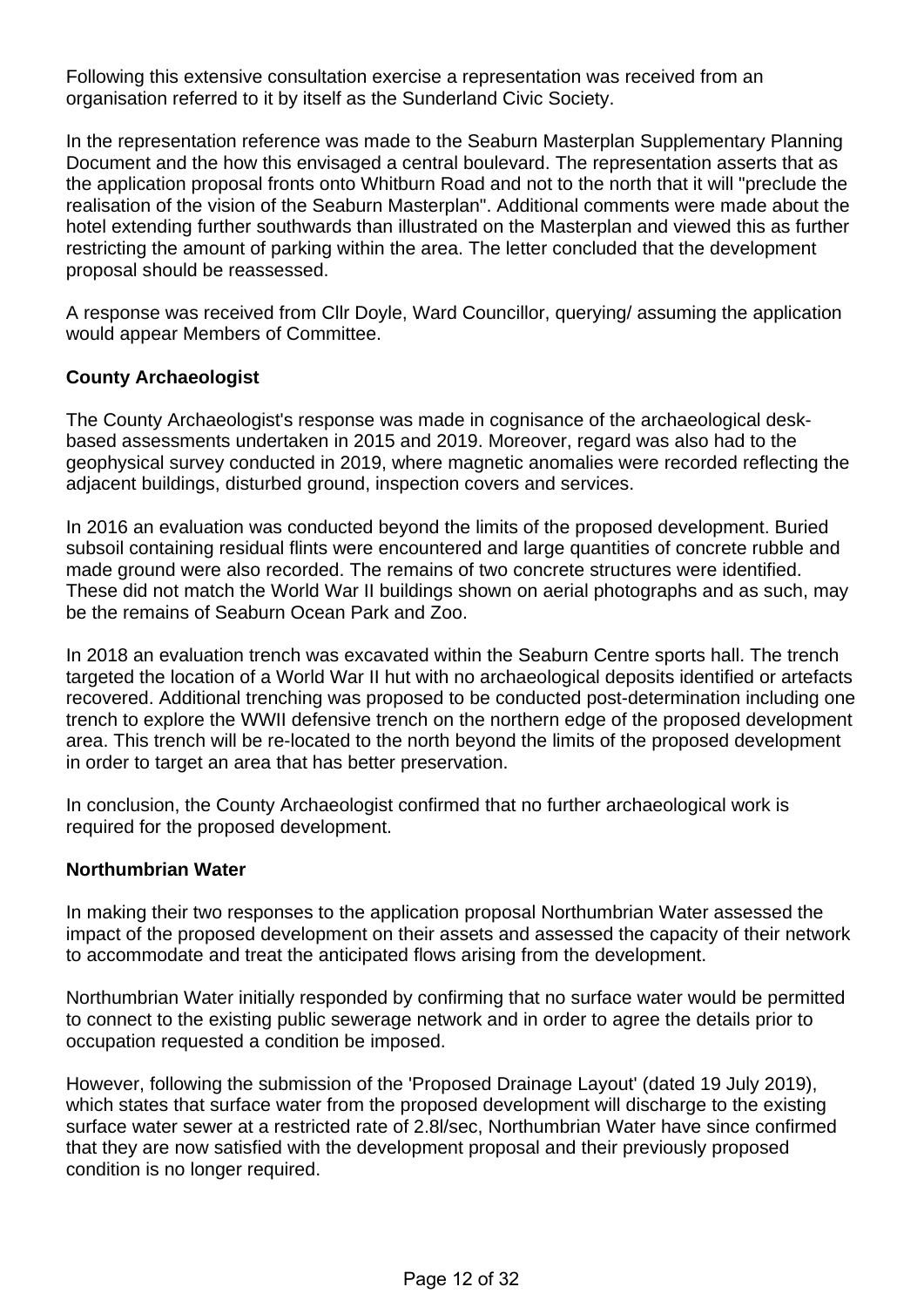# **Lead Local Flood Authority (LLFA)**

Following the initial submission, the LLFA required further information be submitted before a recommendation of approval could be given and consequently, a detailed drainage plan, drainage notes and landscaping plan were submitted.

In the main the updated information has satisfied the LLFA's initial queries. The only outstanding element pertains to detail and landscaping of the proposed SuDS basin. Consequently, subject to the Council's Landscape Architects being satisfied with the proposed landscaping then the LLFA will be satisfied moving forward and in this event, have requested the following condition:

*Prior to the first occupation of the development, a verification report carried out by a qualified drainage engineer must be submitted to and approved by the Local Planning Authority, to demonstrate that all sustainable drainage systems have been constructed as per the agreed scheme (i.e. in accordance with the landscape and basin section drawings and drainage layout). This verification report shall include:* 

- *As built drawings (in dwg/shapfile format) for all SuDS components including dimensions (base levels, inlet/outlet elevations, areas, depths, lengths, diameters, gradients etc) and supported by photos of installation and completion;*
- *Construction details (component drawings, materials, vegetation);*
- *Health and Safety file;*
- *Details of ownership organisation/adoption details.*

#### *REASON*

*To ensure that all sustainable drainage systems are designed to the DEFRA technical standards for SuDS.* 

#### **Built Heritage**

The Council's Principal Conservation Officer has confirmed there are no heritage impacts arising from the application proposal.

#### **Public Protection and Regulatory Services (PPRS)**

PPRS responded by confirming the application proposal to be acceptable subject to conditions requiring a revised gas risk assessment, noise assessment and specification of the restaurant's extraction/ odour abatement system together with an odour risk assessment.

#### **Natural England**

Natural England consider that without appropriate mitigation the application would:

- have an adverse effect on the integrity of the Northumbria Coast Special Protection Area (SPA) https://designatedsites.naturalengland.org.uk/;
- damage or destroy the interest features for which the Durham Coast Site of Special Scientific Interest has been notified.

Considering the wider 16/02056/HY4 approval and the Section 106 Agreement that accompanied it Natural England made reference to its mitigation measures.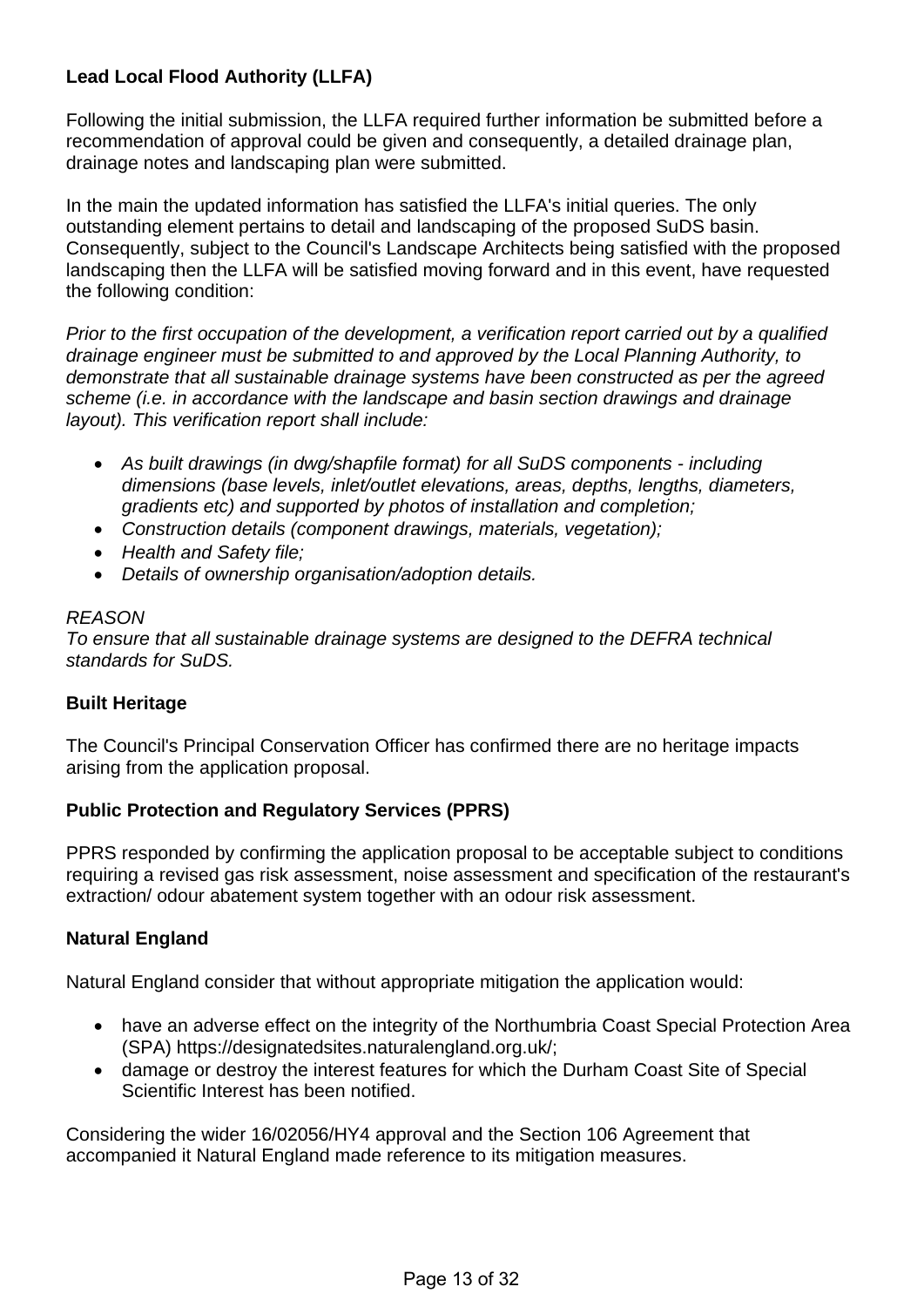Natural England advised that an appropriate planning condition or obligation should be attached to complement and secure these measures.

## **Council's Natural Heritage**

Following on from the Natural England's comments above, the Council's Ecologist has confirmed that the proposal is acceptable in principle but requires further modification before it can be approved. These matters will be discussed in further detail in the subsequent ecology section of the report.

#### **Tyne and Wear Fire and Rescue Service**

No objections with further comments to be made via the Building Regulations process.

#### **Northern Gas Networks (NGN)**

No objections to the proposal.

Highlighted that their apparatus may be in the area and should the application be approved, NGN require the promotor of these works to contact them directly to discuss their requirements in detail.

#### **POLICIES:**

In the Unitary Development Plan the site is subject to the following policies;

EN\_10\_Proposals for unallocated sites to be compatible with the neighbourhood EC 9 Locations for Hotels and Conference centres.

L\_12\_Promotion of the recreational and tourist potential of the coast and riverside NA\_26\_Development / enhancement of Coastal & Seafront Zone for leisure and tourism; retention of open space.

T\_14\_Accessibility of new developments, need to avoid congestion and safety problems arising B 2 Scale, massing layout and setting of new developments

EN 5 Protecting sensitive areas from new noise/vibration generating developments

EN\_6\_Limit exposure of new noise/vibration sensitive developments to existing sources

EN\_9\_Conflicts between proposed sensitive developments and existing non compatible uses EN 13 Requirements for development within the defined coastal zone

EN\_14\_Development on unstable or contaminated land or land at risk from landfill/mine gas CN 18 Promotion of nature conservation (general)

CN\_19\_Development affecting designated / proposed SAC's, SPAs and RAMSAR Sites

CN\_23\_Measures to conserve/ improve wildlife corridors

#### **COMMENTS:**

#### **Legislation, Planning Policy and Guidance**

The Town and Country Planning Act 1990 and the Planning and Compulsory Purchase Act 2004 and The Planning (Listed Buildings and Conservation Areas) Act 1990 are relevant in the consideration of this application.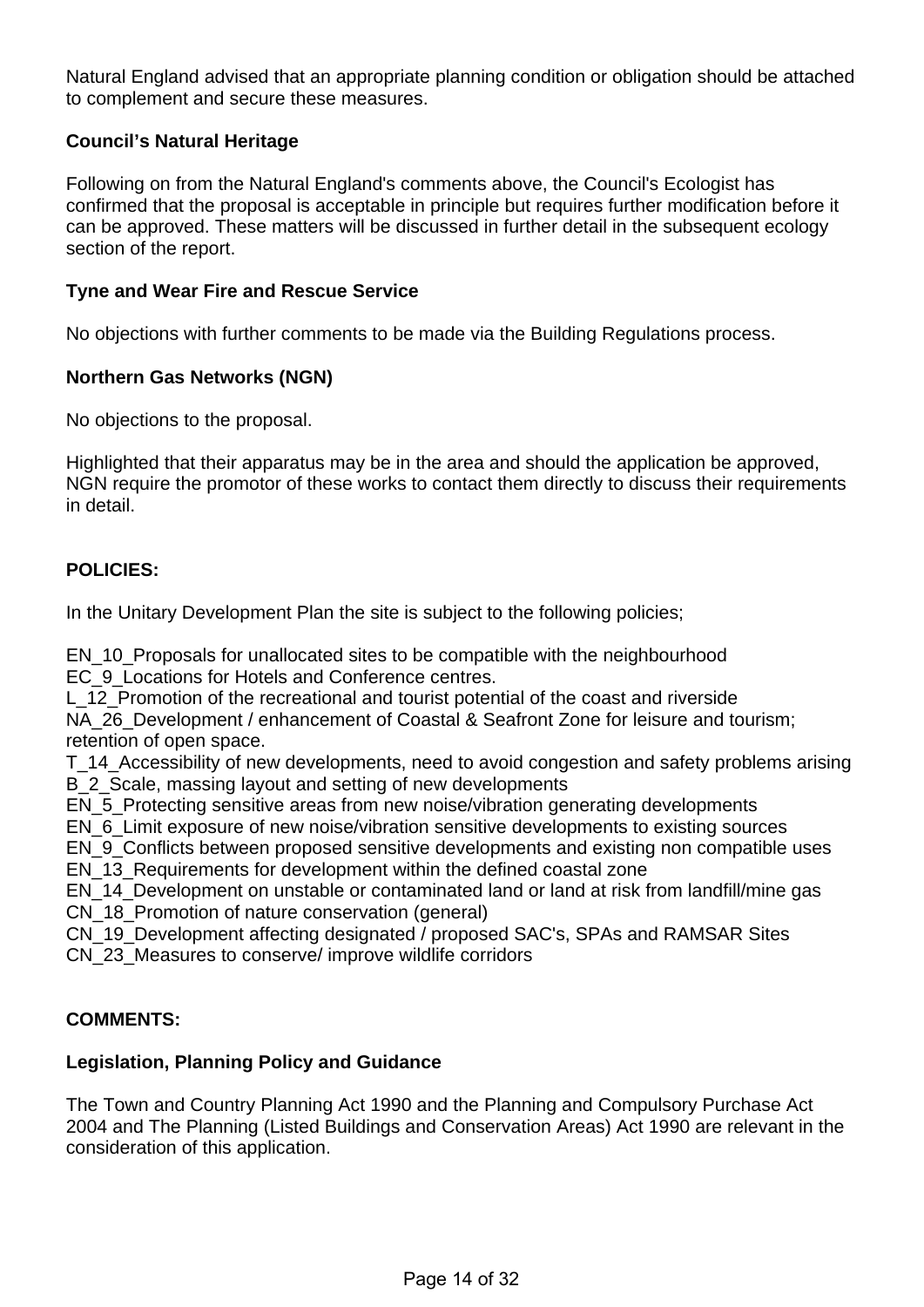# **Planning policy background**

At the national level the National Planning Policy Framework (NPPF) sets out the Government's planning policies and how these are expected to be applied. At a local level, development plans set out planning policy for the area.

Section 38(6) of the Planning and Compulsory Purchase Act 2004 requires applications for planning permission to be determined in accordance with the statutory development plan unless material considerations indicate otherwise.

All planning applications in Sunderland are assessed against the saved policies of the Unitary Development Plan (1998).

The Core Strategy and Development Plan (CSDP) is emerging planning policy and as it progresses through the adoption process it will gain further weight in the assessment of applications.

# **National Planning Policy Framework (NPPF)**

The NPPF states that the purpose of the planning system is to contribute to the achievement of sustainable development. To achieve this, the planning system has three overarching objectives, which are interdependent and should be pursued in mutually supportive ways (so that opportunities can be taken to secure net gains across each of the different objectives) economic, social and environmental. Planning policies and decisions should play an active role in guiding development toward sustainable locations, but in doing so should take local circumstances into account, reflecting their character, needs and opportunities.

The NPPF has a presumption in favour of sustainable development.

For decision-taking this means approving development that accords with the development, or where there are no relevant development plan policies or where the policies, or the policies which are most important for determining the application are out-of-date, granting planning permission unless:

- I. the application of policies in this Framework that protects areas or assets of particular importance provides a clear reason for refusing the development proposed; or
- II. any adverse impacts of doing so would significantly and demonstrably outweigh the benefits, when assessed against the policies in this Framework taken as a whole.

The presumption in favour of sustainable development does not change the statutory status of the development plan as the starting point for decision-making. Where a planning application conflicts with an up-to-date development plan, permission should not usually be granted. Local planning authorities may take decisions that depart from an up-to-date development plan, but only if material considerations indicate that the plan should not be followed.

Considerations

The main issues to consider in the determination of this application are:

- 1. Land use and policy considerations
- 2. Highway engineering considerations
- 3. Design considerations
- 4. Drainage considerations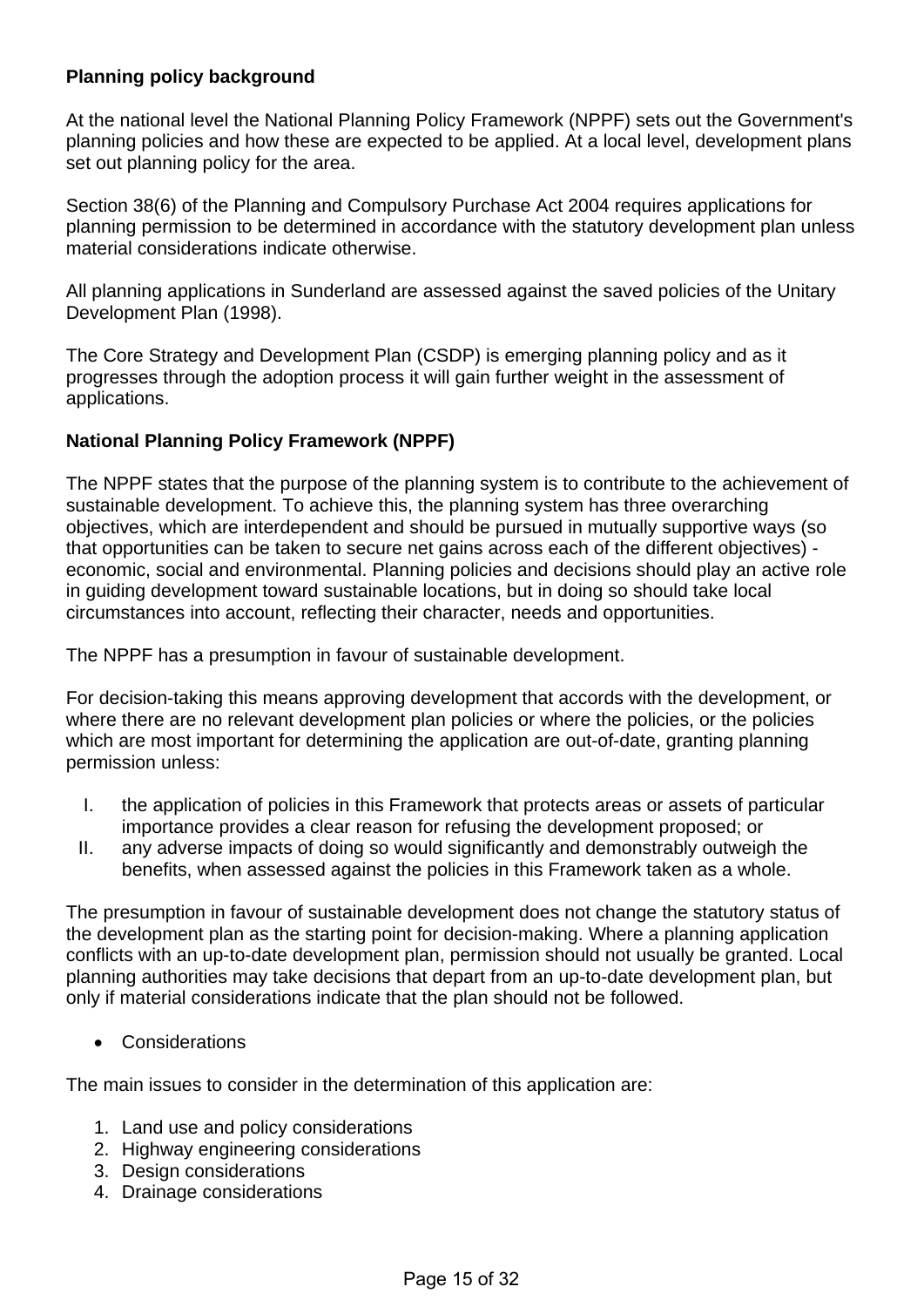- 5. Ground Conditions, noise and amenity, and pollution
- 6. Amenity considerations
- 7. Habitat Regulations Assessment

## **1. Land use and policy considerations**

The site is allocated as white land and as such, falls under policy EN10 of the Unitary Development Plan (UDP). This policy requires new development to accord with strategic and City-wide planning polices and to be compatible with the principal land use of the surrounding area.

Given its coastal tourist location and adjacency to amusements, the former fun fair site and other bars and restaurants, it is considered that the application proposal is compatible, whilst the subsequent considerations sections of this report cover the relevant local planning policies relative to what are considered to be the key material considerations.

Other relevant UDP policies:

Coast and tourism

The UDP has a policy, EC9, which states that hotels will normally permissible where they are adjacent to leisure or tourist facilities and are valuable contributors to the local economy.

The UDP has a policy, L12, for the "Coast and Riverside". The policy states that the "?Council will promote the recreational and tourist potential of the coast?by encouraging development which provides for the needs of visitors".

The UDP has a policy, NA26, for the "Coastal and Seafront Zone". The policy specifically identifies new commercial and leisure development within the vicinity of the Seaburn Centre.

The UDP has a policy, EN13, for "The Coast". The policy states that "?a coastal zone is defined which the City Council will seek to ensure any development proposal makes a positive contribution to the appearance of the zone".

Officers consider that the application proposal for the proposed uses accords with the general aims of the above policies and is acceptable from a land use and policy perspective.

#### **2. Highway engineering considerations**

The NPPF states that all decisions should take account of the opportunities for sustainable transport and ensure development is safe and suitable, while applications should only be prevented or refused on highway grounds if there would be an unacceptable impact on highway safety, or the residual cumulative impacts on the road network would be severe.

UDP policy T14 requires new development to be readily accessible by pedestrians and cyclists, whilst development proposals should not cause traffic congestion or highway safety problems and make appropriate safe provision for access and egress.

The application submission has been supported by a Transport Statement and Travel Plan. The Council's highway engineers in Network Management have considered the planning submission and have offered no objection to the application.

The highway engineers have highlighted the various restrictions that are present within the vicinity of the site, along Whitburn Bents Road (A183), these include: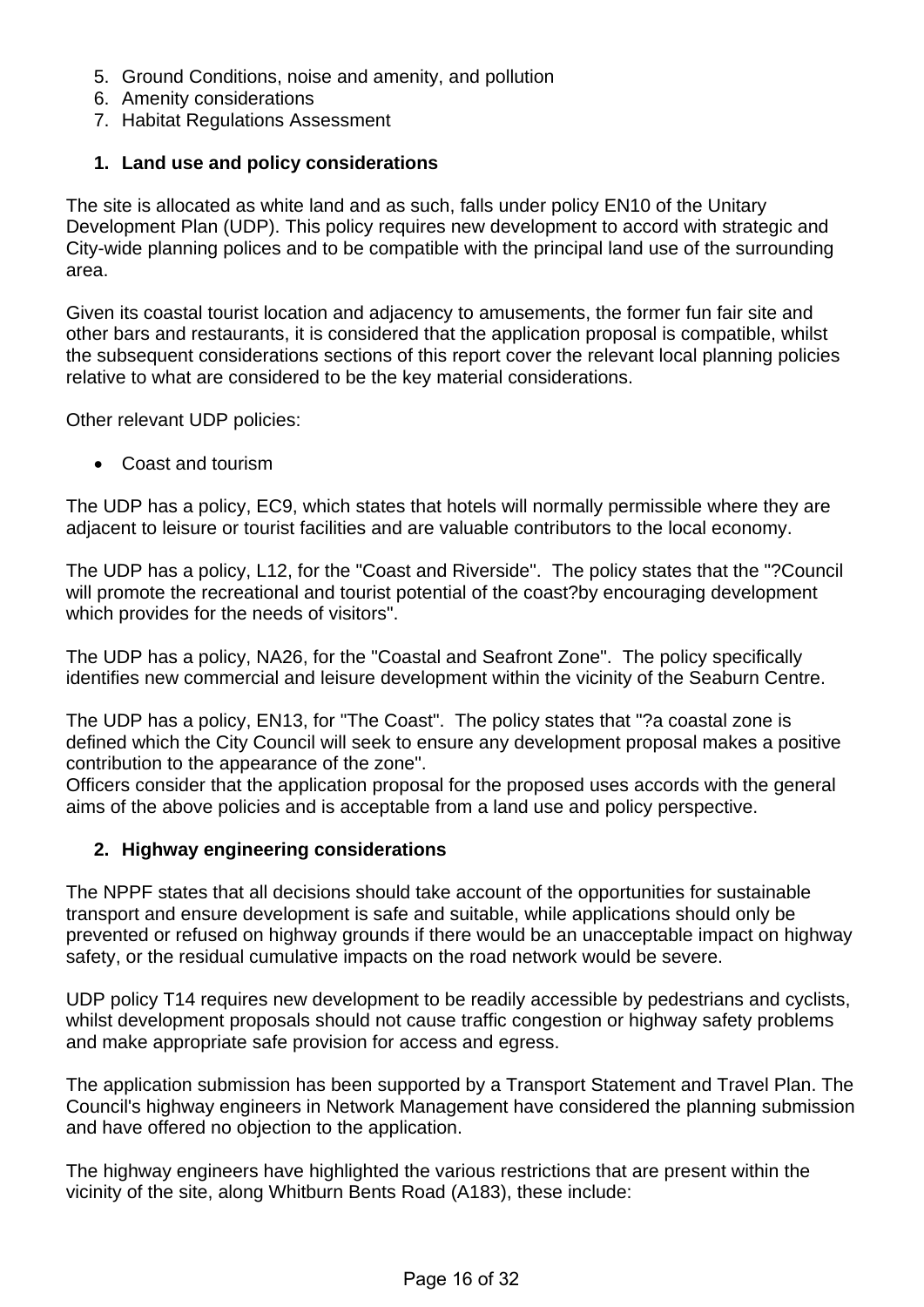- Double Yellow Lines to the front of the application site;
- Loading Only Bays opposite the main entrance of the proposed hotel/ restaurant;
- Taxi Bays opposite the development;
- Disabled Bay opposite the development.
- Pay and Display pay and display bays on the opposite side of Whitburn Bents Road 8am - 6pm;
- Pedestrian crossing and crossing markings over Whitburn Bents Road to the north and south of the site;
- Bus stops and clearway bus bays within proximity to the site.

In their initial consultation response and to ascertain whether the level of the proposed parking was acceptable, the highway engineers requested further information in respect of the public floor area of the development and level of staff to be employed. The engineers also requested the proposed control barrier to the car park be set back at least 1 car length to allow vehicles to wait off the adopted public highway, whilst a clearer pedestrian route was requested for pedestrians to Lowry Road.

The applicant was also requested to clarify the location of the refuse i.e. to ensure there was enough room within the site for refuse vehicles and to confirm that no bins would be stored in the public highway. In terms of servicing however, the highway engineers noted that the delivery bay is located in the under-croft service area.

Responding to the highway engineers the Agent confirmed that the public floor area of the restaurant equated to 240 square metres and that the operator was looking to employ around 40 staff on a shift basis, with ultimately around 20 staff on site at any one time. The Agent also drew attention to the submitted transport statement, which demonstrated that the provision of 66 car parking spaces was adequate and therefore appropriate.

The Agent also confirmed that car park will have 2 electric charging bays and that the 8 cycle bays will be covered. Amended plans were also submitted that clarified the location of the development relative to the adopted highway, confirming that the proposed barrier will sit significantly far back from the adopted highway. An updated site layout plan was also submitted that introduces a footpath to the north of the proposed hotel building, thereby connecting the site to the adopted highway and Lowry Road to the west.

Tracking details have also been provided which confirm that the car park has been designed to allow for a refuse vehicle to manoeuvre appropriately. The Agent also confirmed that all bin storage will be within the site boundary.

Responding to the updated information and clarification the highway engineers confirmed that the application submission was acceptable and that there are no further observations or concerns.

In the absence of any material considerations to the contrary, Officers consider the proposal to accord with UDP policy T14.

# **3. Design considerations**

The NPPF sates that the creation of high-quality buildings and places is fundamental to what the planning and development process should achieve. Good design is a key aspect of sustainable development, creates better places in which to live and work and helps make development acceptable to communities.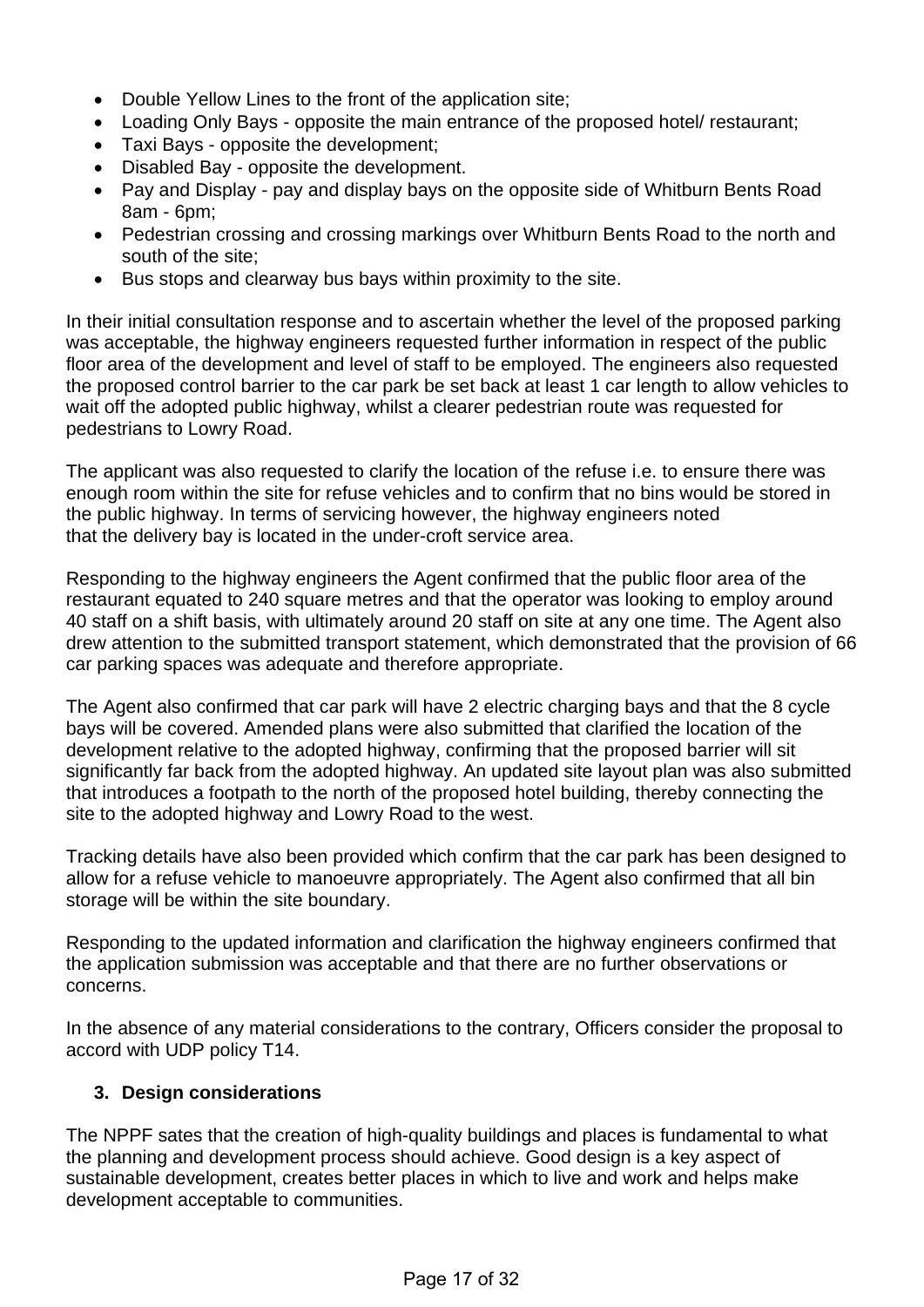Policy B2 of the UDP requires the scale, massing, layout or setting of new developments should respect and enhance the best qualities of nearby properties and the locality, relating harmoniously to adjoining areas.

The site is the former Pullman Lodge at the eastern frontage of the Ocean Park site. Existing leisure and food and drink uses are present at Ocean Park, at the interface with Whitburn Road, along with areas of hardstanding and mown grass. Amenity grassland occupies the west and south of the wider area. The Cut Throat Dene watercourse also traverses the south of the site.

The Ocean Park site at Seaburn is identified in the Sunderland Seafront Regeneration Strategy as a key character area. The Regeneration Strategy promotes this location for family friendly indoor and outdoor leisure-led uses, complementary to the seafront, which would enable its enjoyment all year round.

The Seaburn Masterplan and Design Code Supplementary Planning Document provides additional detailed planning and development guidance for the area. Council-led investment linked to the Regeneration Strategy and Masterplan has delivered promenade and highway infrastructure upgrades in the vicinity, which has encouraged some initial redevelopment and investment by the private sector - including at the former Seaburn Shelter.

In terms of the principle of the proposed development and as discussed in the land use policy considerations section, a hotel and restaurant are considered appropriate to this seafront location. Colleagues in Planning Regeneration also consider the proposal to be compatible with the aspirations of the Seafront Regeneration Strategy and Seaburn Masterplan, as well as the extant Hybrid approval for the wider redevelopment of the site.

The submitted Design and Access Statement (DAS) has explained the design ethos and approach to the development.

Firstly, the predominant hotel element is a simple rectangular design, punctuated by oversized setbacks within which the enlarged windows and contrasting materials enliven and help break up the mass of the building. The restaurant area is then defined by a change in materiality, as it extends out at ground floor level, thereby creating a demarcation between the come and go public use restaurant and the use by patrons, hotel area. These two horizontal elements are then punctuated by a vertical arch around the northern edge of the front elevation, which further breaks up the massing of the building and adds further architectural detailing to its design.

In terms of the scale of the development, the building has four storeys, with the building's plant screened from the road by a roof parapet. The DAS makes to the various similarly scaled buildings in the area, such as the Marriot, Morrisons and the various four storey apartment blocks.

The approach to the materials has also been influenced by the massing and architectural design of the building. Overall, the building has crisp design courtesy of enclosed aluminium profiling and hard wearing white textured rainscreen cladding to the more open sea front facing elevation, while to the rear white render continues this crisp approach to the elevations. To contrast the predominance of white, light blue and timber effect panels are proposed within the setbacks, while the ground floor restaurant is distinguished by red brick, thereby reflecting the predominant material found in the wider area.

In terms of landscaping, the rear car park will be surrounded by a landscaping and the SuDS basin, which should soften this aspect of the development. To the north west of the site 4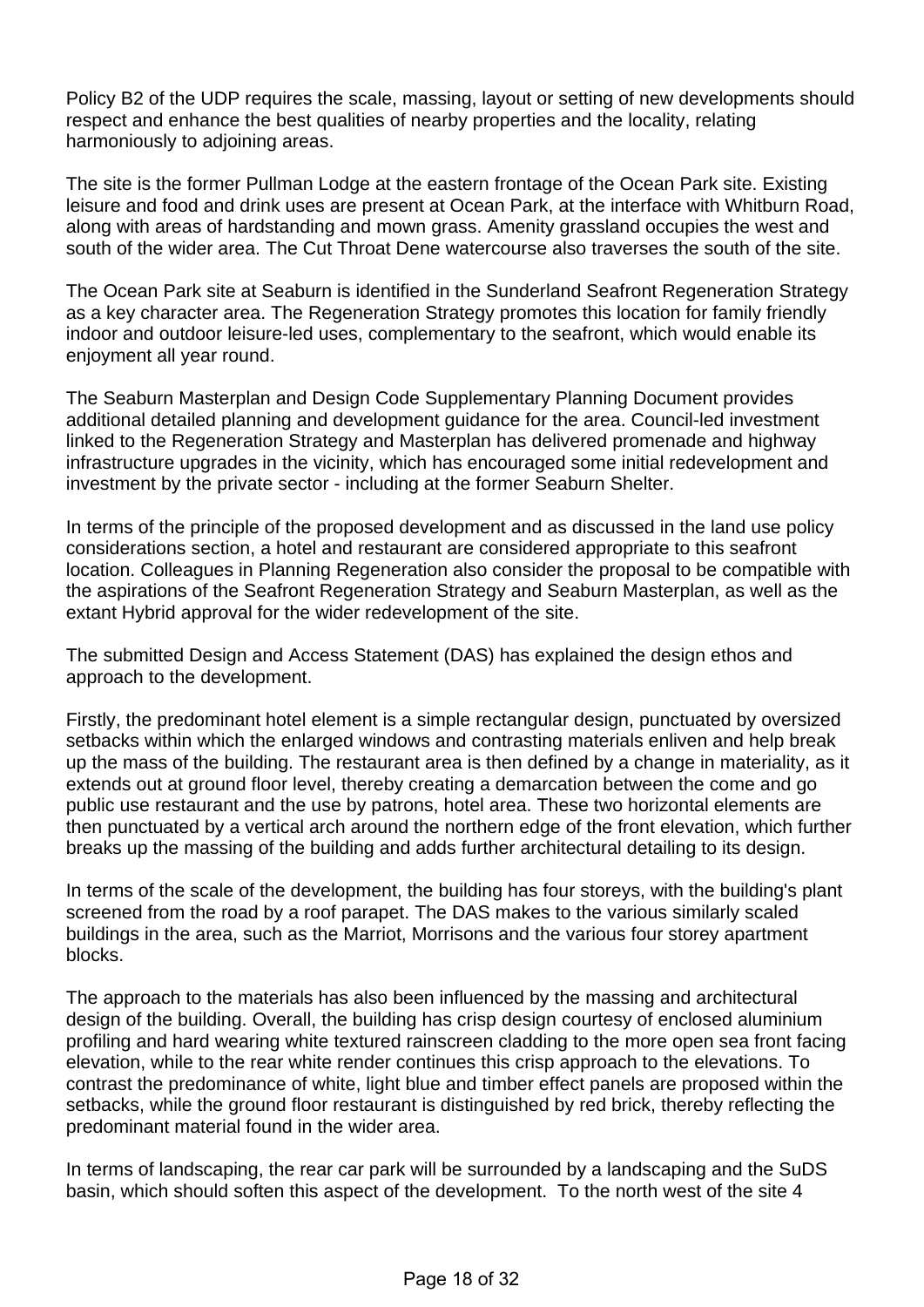deciduous trees will be carried through into the northern boundary of the site, enhancing the stretch of the adopted highway to the north, while the terraced areas to the south and east of the restaurant will be landscaped with high quality hard surface materials and feature planters, as illustrated by precedent examples within the DAS.

The Council's Landscape Architect has reviewed the planning submission in terms of the overall arrangement of hard and soft landscaping and has confirmed its acceptability, particularly the choice of paving, which is considered to provide for a good quality setting.

Further details are nevertheless required regarding plant species, varieties and sizes together with subsoil and topsoil depths, as well as further information on the gradients of the proposed basins. Consequently, should Members be minded it is considered that this matter should be dealt by way of a condition.

The Landscape Architect has also highlighted the Council's future recreational aspirations and aims in respect of redeveloping the Cut Throat Dene area of the wider Hybrid 16/02056/HY4 site. Should this happen it may be desirable to construct, with agreement of the Applicant, a connecting footpath between the Cut Throat Dene recreational area and Whitburn Road. With this potential eventuality in mind the Council's Landscape Team is satisfied that the SuDS arrangement to the south does not preclude a potential link in the future and as such, the application proposal could easily be knitted successfully into the redevelopment of the wider site.

The proposal effectively forms part of the phased implementation of wider development aspirations for the Ocean Park site in the longer term, whilst the scale and massing broadly accord with the design code within the Seaburn Masterplan as well as the key regulatory plans approved under the previous hybrid application. The design is therefore considered acceptable subject to agreement of the materials and finishes and landscaping.

To conclude, Officers have no objections to the proposal and in the absence of any material considerations to the contrary, Officers consider the proposal to accord with UDP policy B2.

# **4. Drainage considerations**

In relation to flooding, paragraph 155 of the NPPF states that inappropriate development in areas at risk of flooding should be avoided by directing development away from areas at highest risk, but where development is necessary, making it safe without increasing flood risk elsewhere.

Policy EN12 of the UDP seeks to ensure that proposals should not be likely to impede materially the flow of flood water, or increase the risk of flooding elsewhere, or increase the number of people or properties at risk from flooding (including coastal flooding).

The site is located within Flood Zone 1 and on land having a less than 1 in 1,000 annual probability of river or sea flooding.

The Drainage Strategy confirms that no surface water flows will be allowed to connect into the sewerage network. The Strategy considers the site to be unsuitable for soakaways due to the low permeability of the underlying ground, and as such, surface water will be discharged to the nearest watercourse - Cut Throat Dene, which flows direct to the North Sea. This will be achieved by collecting surface water flows within the site, attenuated at a greenfield run-off rate within the drainage basin via 75mm hydrobrake orifice, and then via Northumbrian Water's surface water asset, which runs along the eastern boundary of the site.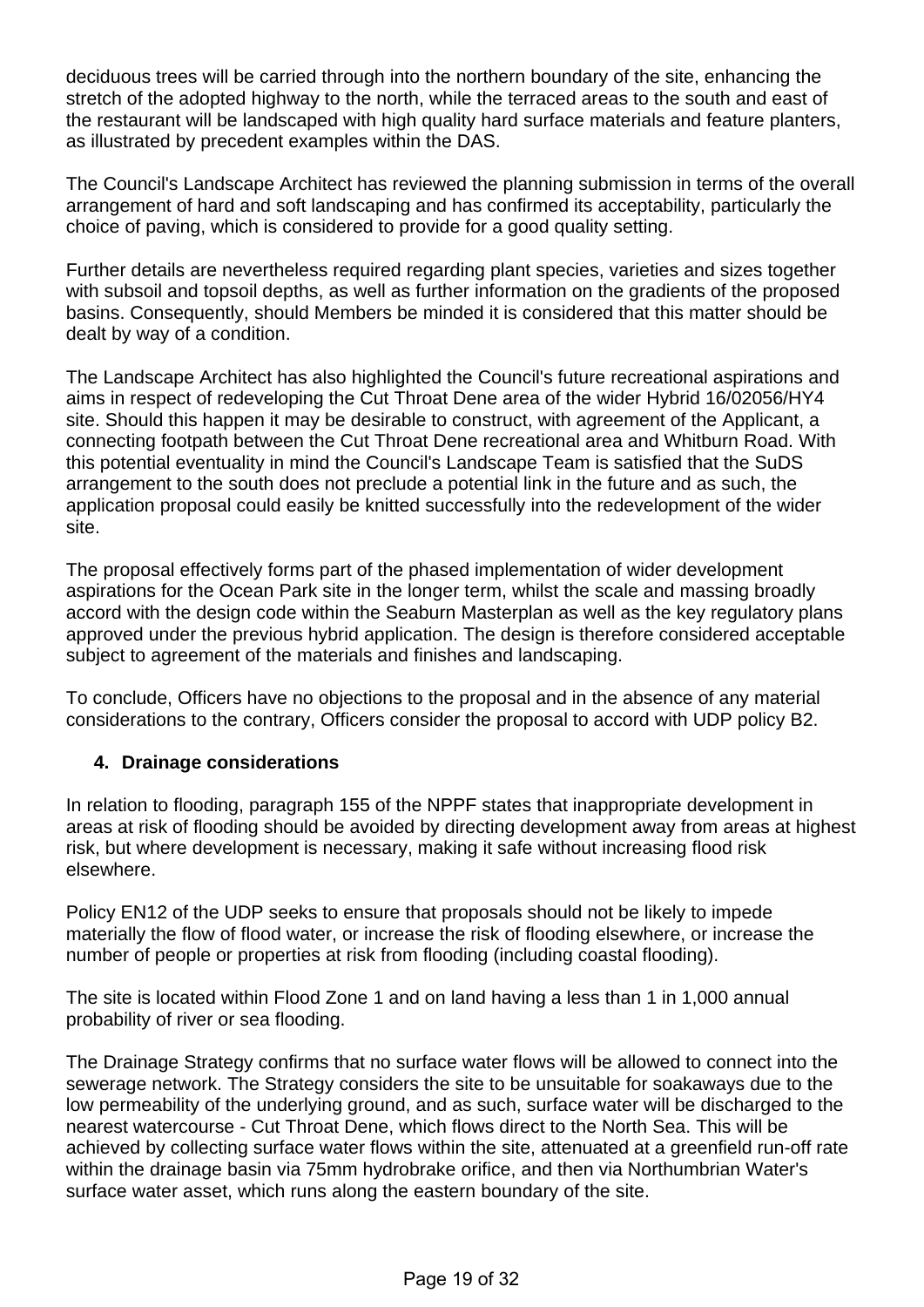The Drainage Strategy also confirms that a foul discharge of 1.0l/s will be discharged into manhole 5301.

In light of the Landscape Architect confirmation that the proposed landscaping scheme is acceptable and in view of the LLFA's proposed condition, which requires the agreement of a verification report that demonstrates the sustainable drainage system has been constructed in accordance with the agreed scheme, and in view of the confirmation that Northumbrian Water have no objection to the development, it is considered that the application submission has demonstrated an acceptable form of the development.

To conclude, in the absence of any material considerations to the contrary, Officers consider the proposal to accord with UDP policy EN12.

# **5. Ground Conditions, noise and amenity, and pollution**

The NPPF requires authorities to ensure that a site is suitable for its proposed use taking account of ground conditions and any risks arising from land instability and contamination. This includes risks arising from natural hazards or former activities such as mining. The NPPF also confirms that where a site is affected by contamination or land stability issues, responsibility for securing a safe development rests with the developer and/ or landowner.

Planning decisions should also ensure new development is appropriate for its location taking account the likely effects (including cumulative effects) of pollution on health, living conditions and the natural environment, as well as the potential sensitivity of the site or the wider area to impacts that could arise from the development. In doing so they should:

- a) Mitigate and reduce to a minimum potential adverse impacts resulting from noise from new development - and avoid noise giving rise to significant adverse impacts on health and the quality of life.
- b) Identify and protect tranquil areas which have remained relatively undisturbed by noise and are prized for their recreational and amenity value for this reason; and
- c) Limit the impact of light pollution from artificial light on local amenity, intrinsically dark landscapes and nature conservation.

UDP policies EN5 and EN6 aim to ensure that likely noise and vibration problems are investigated, including any necessary mitigation measures, before development is undertaken. Policy EN9 considers potential implications of air pollution, dust etc. arising from development proposals, whilst policy EN14 requires the consideration of ground conditions and to ensure contamination issues are considered.

• Land contamination.

A Phase I and Phase II Preliminary Geo-Technical and Geo-Environmental Assessments have been submitted in support of the application, which have been reviewed by colleagues in PPRS.

As reported in the consultee section of this report PPRS have requested further information or a condition in respect of ground gas. The Agent, acting on behalf of the Applicant, and in liaison with their land contamination consultant, provided further commentary to illustrate why a revised gas risk assessment was not required in this instance.

However, in response PPRS have provided further clarification and have drawn attention to the fact that at the southern boundary of the site a potential ground gas source remains uninvestigated and as such, the associated gas risk is unknown.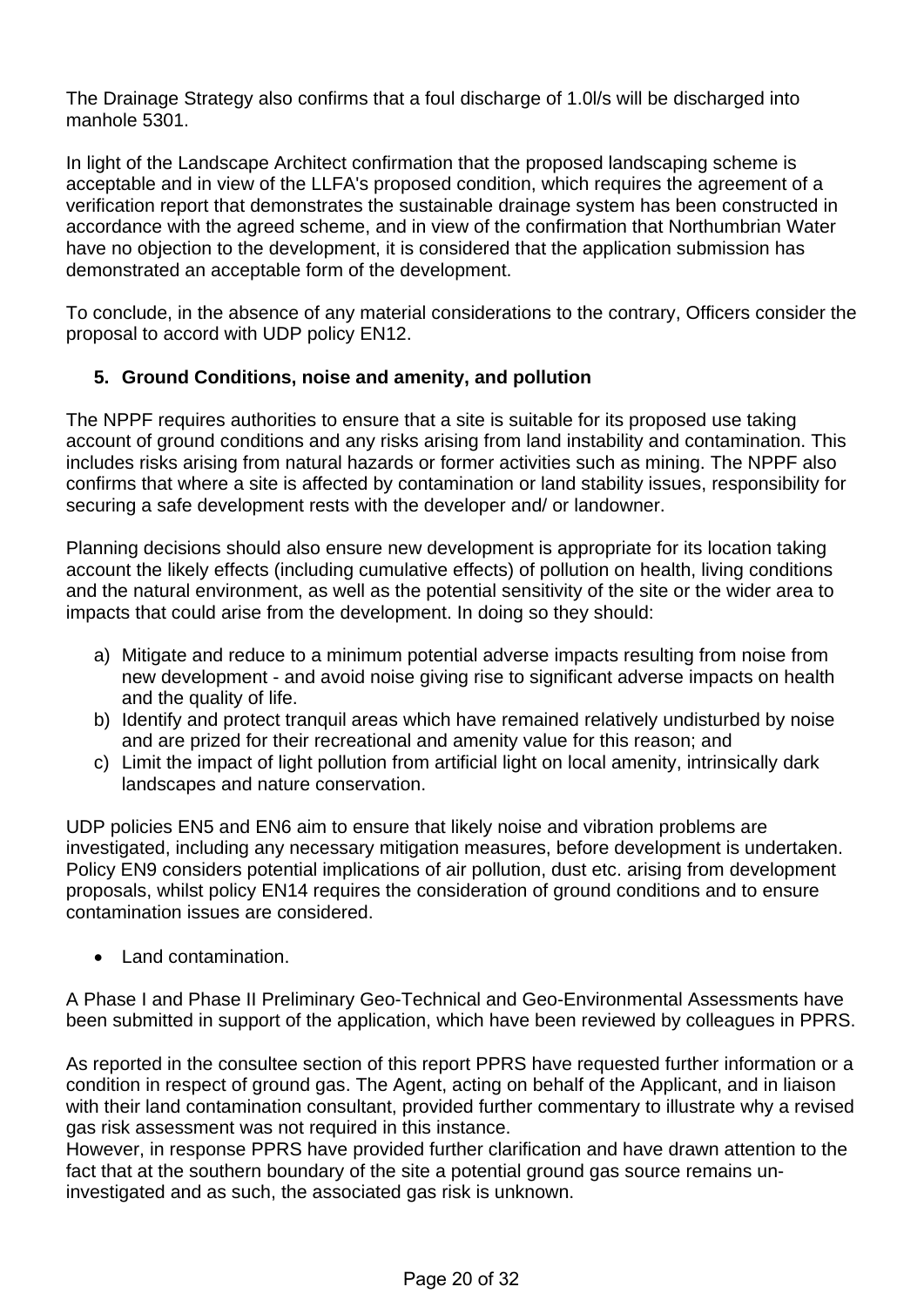In conclusion and at present, further information is still considered necessary in respect of ground gas and until evidence is provided to the contrary it is considered that a revised gas risk assessment condition be imposed with any associated remediation strategy and verification conditions imposed.

Odour

PPRS have requested that the details of the proposed extraction/ ventilation system should be submitted to and agreed in writing prior to installation and operation of the proposed development. Consequently, should Members be minded, it is recommended that a suitably worded condition be included on any approval certificate.

CEMP

To ensure the environmental impact of the construction of the development is adequately managed and mitigated and in the interests of the amenity of residents/occupiers near the site, a condition should be attached requiring the provision and agreement of a Construction Environmental Management Plan (CEMP).

Taking the above into account is it considered that the development is in accordance with the NPPF and policies EN5, EN6, EN9 and EN14 of the UDP.

# **6. Amenity considerations**

The NPPF states that planning decisions should promote an effective use of land in meeting the need for homes and other uses, while safeguarding and improving the environment and ensuring safe and healthy living conditions.

The UDP has a policy, B2, which seeks to ensure levels of privacy are maintained and developments are respectful and enhance the best qualities of nearby properties.

In view of the proposed uses and location of the development the noise considerations are not considered significant, whilst PPRS have offered no objection or observations outside their requested noise assessment in respect of the final details of the external plant, when these are known. This is considered to be a reasonable approach on which to manage any noise implication arising from this aspect of the development.

In terms of the scale, massing and layout of development and as discussed in the above design considerations section the application proposal will deliver a contemporary form of development with a uniformity of design that will complement and enhance the leisure offer within the area, adding further vibrancy to this tourist, coastal location.

The application site is located far away from existing residential properties so that impacts on residential and visual amenity are limited. The application site is also surrounded by other types of leisure buildings, which further negates impact on visual amenity of the surrounding existing residential development.

Taking the above into account is it considered that the development is in accordance with the NPPF and policy B2 of UDP.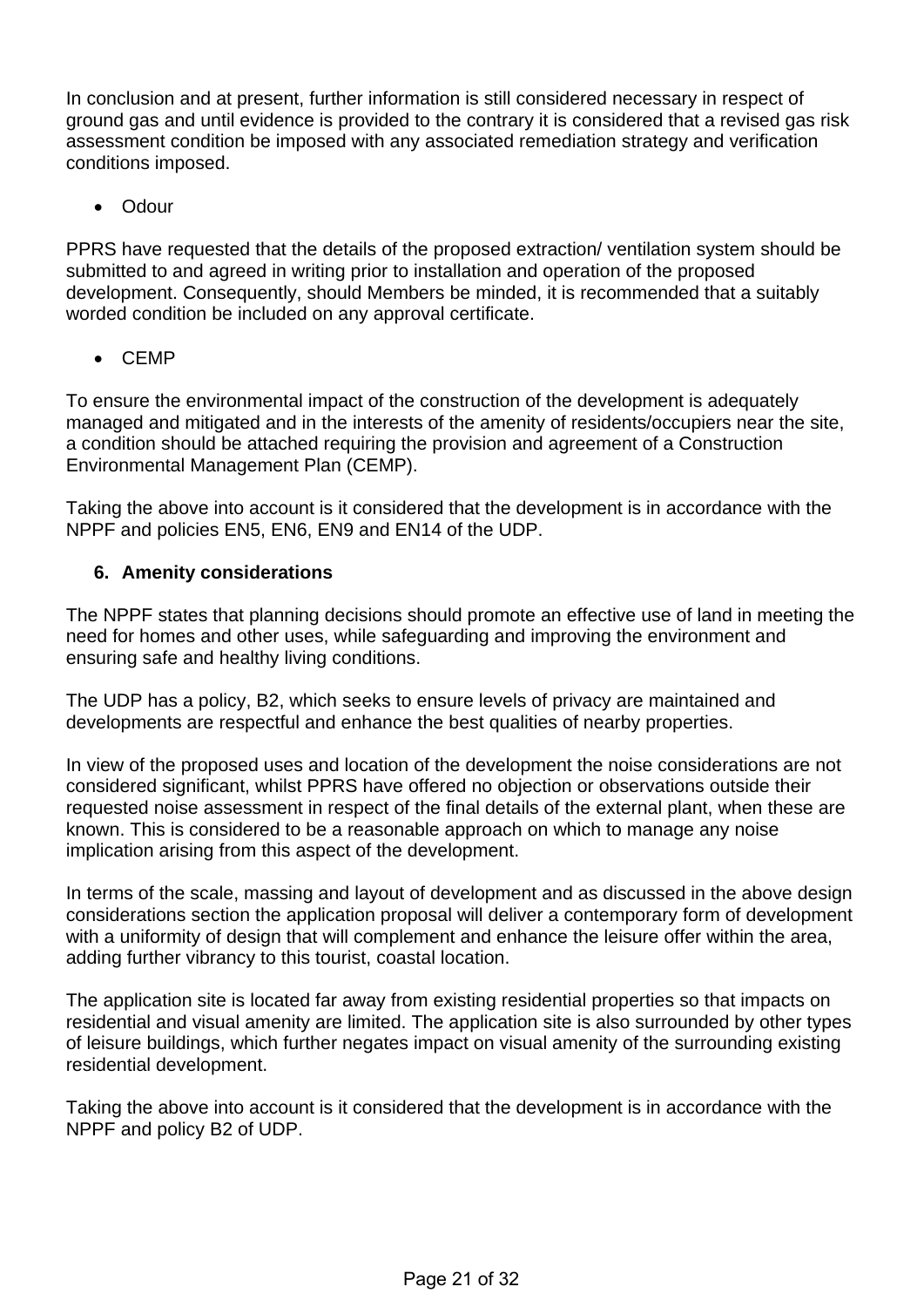# **7. Habitat Regulations Assessment**

The application proposal has been supported by an Ecological Appraisal and an Appropriate Assessment.

On-site ecology

The Ecological Appraisal highlights that the site is formerly developed land with areas being sown to amenity grassland in 2017. It now contains areas of tarmac and amenity grassland of local habitat value. The risk of nesting birds being present is considered negligible as the grass is cut and the area well walked. Wader species including turnstone may forage on the grassland at times during the night when there is no disturbance.

Adjacent buildings are considered to have a negligible to low risk of supporting roosting bats, being of modern construction with sheet metal roofs and generally tightly sealed. The trees nearby are predominantly of negligible bat roost risk, just approaching maturity, but some compression forks are present which may include cavities.

There is a risk that increased visitor pressure may result in disturbance to SPA and SSSI bird species using the beach and more particularly the associated rocky shores.

No other protected or priority species is likely to be affected by the proposals.

The Ecological Appraisal report anticipates the following potential impacts:

- Increased visitor pressure on the nearby designated sites;
- Loss of recently created habitats of local habitat value;
- Risk of mammals such as hedgehog getting harmed during trench excavation.

Key mitigation measures, as detailed in Section G: Recommendations are as follows:

- Provision of an area of greenspace to the south of the development to off-set the loss of amenity grassland;
- Any excavations left open overnight will have a means of escape for mammals that may become trapped in the form of a ramp at least 300mm in width and angled no greater than 45 degrees;
- The roots and crowns of retained trees on adjacent land will be protected throughout the development through the provision of adequate construction exclusion zones in accordance with the guidance given by BS5837:2012.

In terms of the on-site ecology considerations the above mitigation measures should form the basis of an adherence condition.

• Habitat Regulations Assessment

The Applicant's consideration of the application proposal's impacts on the Special Protection Area (SPA) and Special Area of Conservation (SAC) sites along the coast is addressed in their 'Report to Inform Appropriate Assessment'.

In response, the Council's Ecologist required further detail regarding the facilities on offer at the hotel and how it will cater for dogs and dog walkers. It is the associated recreational impacts of dog walking on the protected sites along the coast that the Council, as the competent Authority, must consider in context of the Habitat Regulations. This information was required to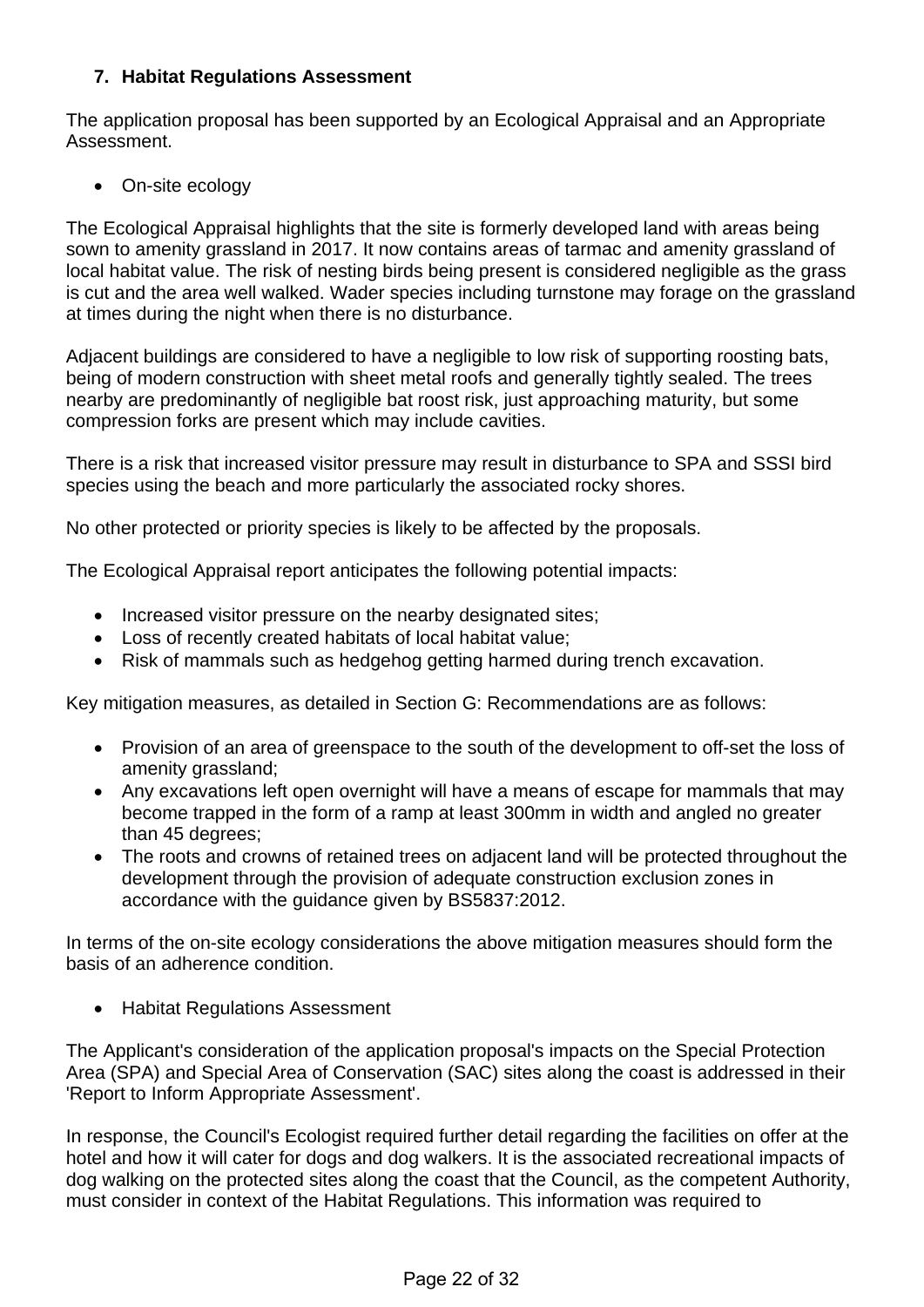understand whether the proposed mitigation measures are appropriate. Further detail was also required in respect of the timetable of works, as well as a plan demonstrating the links to the identified areas of Suitable Alternative Natural Greenspace (SANG) and how these will be maintained.

In response, the Agent confirmed that the Inn Collection Group, the Applicant and proposed operator, are dog friendly and will allow dogs within their property. Additional information was also provided to illustrate how the proposed layout provides for pedestrian linkages to the adjacent adopted highway and therefore to the SANG areas.

In terms of the signage the Applicant's ecologist advised that they would look to provide these during the construction period of the hotel and installed during the summer period when nonbreeding SPA birds are largely absent. Signs would be created from oak posts, driven into the sand in suitable locations, carved to create a suitable image for the edge of the protected site and with a simple label such as "Nature Reserve". These would make people aware of when they were entering a sensitive area and where it is inappropriate to exercise dogs off lead.

At the time of writing this report the detail of the above approach is still being considered. However, it is anticipated that suitable mitigation measures will be agreed, which will be delivered either via a condition, if it is agreed that the Applicant delivers the proposed mitigation, or via a legal agreement if it is the Authority who needs to deliver the agreed to mitigation. An outline of the agreed mitigation measures and the route through which these will be delivered will be confirmed to Members at the Committee meeting.

In the absence of any material considerations to the contrary, officers consider the proposal will accord with UDP policies CN18, CN19 and CN23.

# **8. Public Benefits**

As set out in paragraph 80 of the NPPF "planning policies and decisions should help create the conditions in which businesses can invest, expand and adapt. Significant weight should be placed on the need to support economic growth and productivity, taking into account both local business needs and wider opportunities for development". In this regard, the detailed development proposed by this planning application will increase the leisure and tourism offer not only in Seaburn but the wider Sunderland area. The delivery of this proposal will assist in attracting further investment to the area.

The planning advantages for the existing local community is that new opportunities for employment will be created. This development will cost in the region of ?6 million. The development proposal will provide employment opportunities for the local community following the construction and completion of the development. An estimated 40 jobs will be provided by this development.

The Applicant's planning statement summarises the economic benefits as follows:

- Support the growth of Sunderland's tourism industry and accommodation sector by creating additional capacity and catering for a wider range of overnight visitors;
- Visitors to the hotel will make further contributions to the local economy through additional retail and leisure expenditure;
- Represents a significant investment of £6 million and will result in a significant benefit in terms of the value of construction jobs and the contribution to the wider economy;
- It will create an estimated 40 jobs.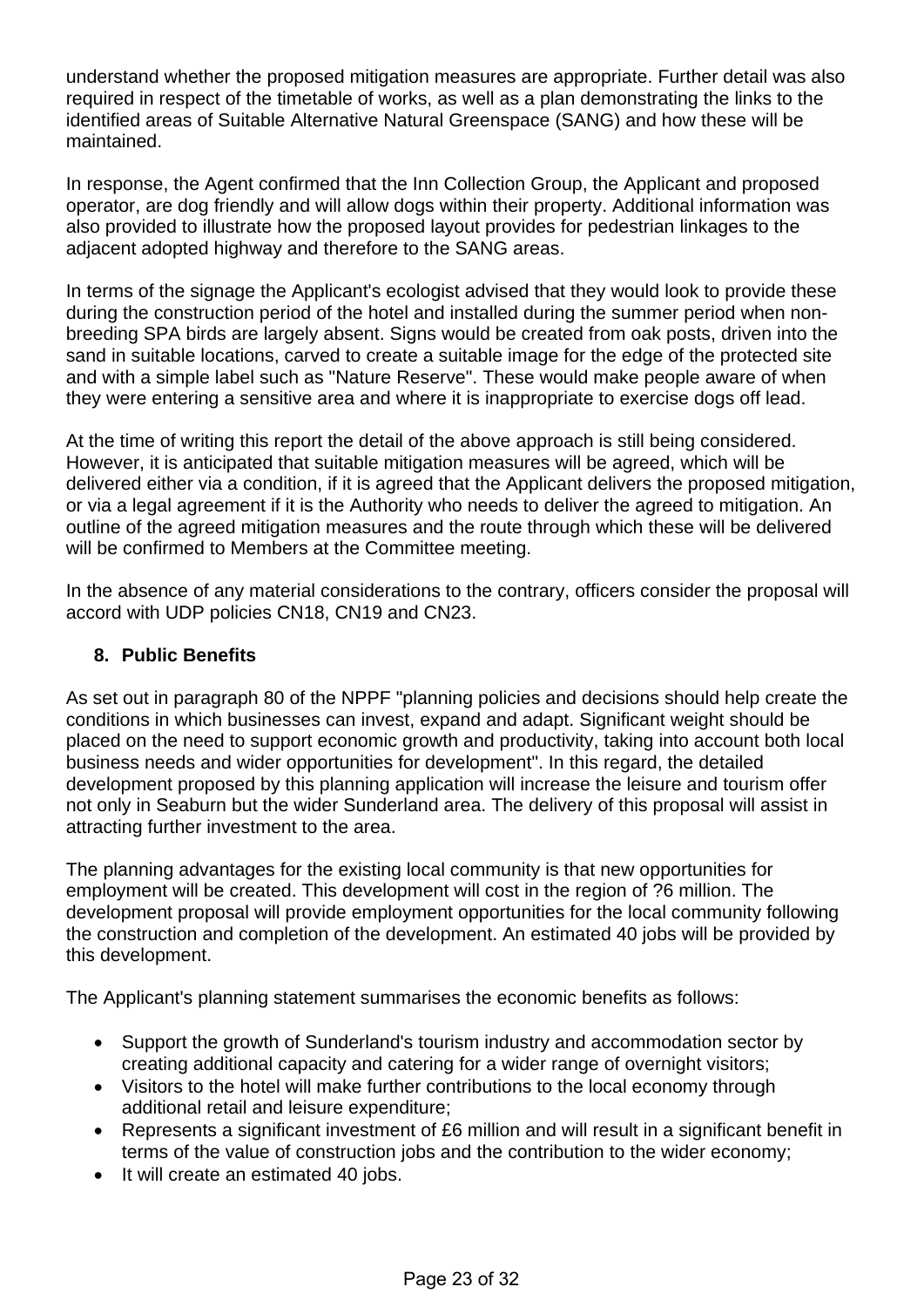The NPPF identifies the social objective as one of the three key overarching objectives. It identifies a key role for planning is to support strong, vibrant and healthy communities and this can be achieved by fostering a well-designed and safe built environment, with accessible services and open spaces that reflect current and future needs and support communities' health, social and cultural well-being, (paragraph 8b)).

The Applicant's planning statement summarises the social benefits as follows:

- Offers key opportunity to deliver a high-quality development on the seafront, which is a recognised tourist location, and increase the choice of hotels and restaurants for visitors and the local community in Sunderland;
- Facilitate and support tourism growth within Sunderland including business tourism:
- Re-develop a brownfield site central to the Seaburn seafront area;
- Add vibrancy and increased movement to the Seaburn seafront area through the family restaurant.

# **Equality Act 2010 - 149 Public Sector Equality Duty**

During the detailed consideration of this application/ proposal an equality impact assessment has been undertaken which demonstrates that due regard has been given to the duties placed on the LPA's as required by the aforementioned Act.

As part of the assessment of the application/proposal due regard has been given to the following relevant protected characteristics:

- age;
- disability;
- gender reassignment;
- pregnancy and maternity;
- race:
- religion or belief;
- sex:
- sexual orientation.

The LPA is committed to (a) eliminating discrimination, harassment, victimisation and any other conduct that is prohibited by or under the Equality Act 2010; (b) advance equality of opportunity between persons who share a relevant protected characteristic and persons who do not share it; (c) foster good relations between persons who share a relevant protected characteristic and persons who do not share it.

In addition, the LPA, in the assessment of this application/proposal has given due regard to the need to advance equality of opportunity between persons who share a relevant protected characteristic and persons who do not share it. This approach involves (a) removing or minimising disadvantages suffered by persons who share a relevant protected characteristic that are connected to that characteristic; (b) take steps to meet the needs of persons who share a relevant protected characteristic that are different from the needs of persons who do not share it; (c) encourage persons who share a relevant protected characteristic to participate in public life or in any other activity in which participation by such persons is disproportionately low.

The LPA has taken reasonable and proportionate steps to meet the needs of disabled persons that are different from the needs of persons who are not disabled include, in particular, steps to take account of disabled persons' disabilities, as part of this planning application/proposal.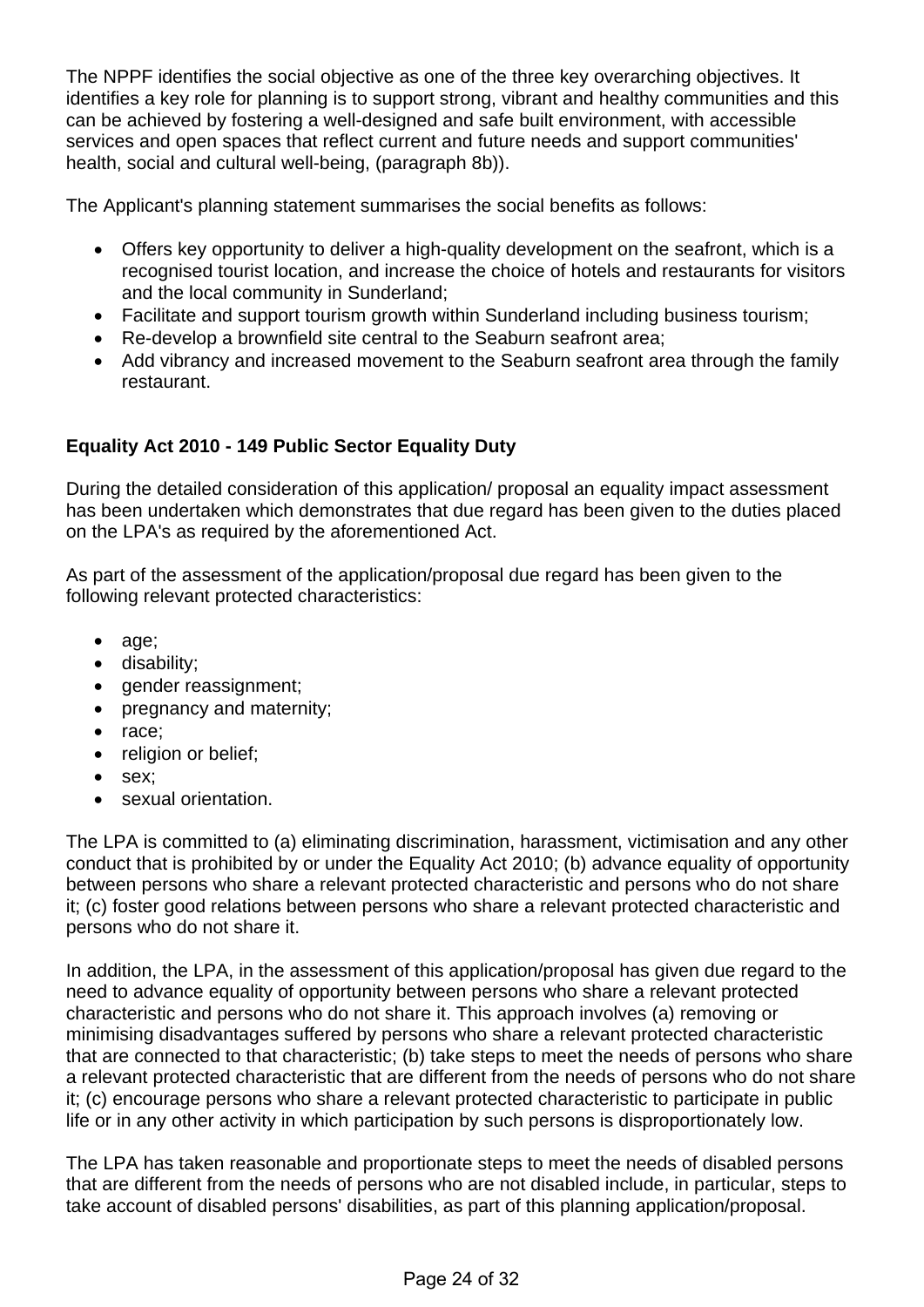Due regard has been given to the need to foster good relations between persons who share a relevant protected characteristic and persons who do not share it involves. Particular consideration has been given to the need to:

- (a) tackle prejudice, and
- (b) promote understanding.

Finally, the LPA recognise that compliance with the duties in this section may involve treating some persons more favourably than others; but that is not to be taken as permitting conduct that would otherwise be prohibited by or under this Act.

# **CONCLUSION**

The application proposal is considered to accord with UDP policies EN10, EC9, L12, NA26, T14, B2, EN5, EN6, EN9, EN13, EN14, CN18 and CN23. The detailed considerations, as discussed above and which comprise the key highway, design and conservation, drainage, ground conditions and amenity matters, are considered to accord with relevant local and national planning policies.

In the absence of any material considerations to the contrary, and subject to the HRA mitigation measures being satisfied, which will result in either an additional condition being required or Section 106 Agreement being agreed to in order to secure a financial contribution for the delivery of the agreed mitigation measures, which will be confirmed to Members at the Committee Meeting; Officers consider the application proposal to be acceptable subject to the following draft conditions.

#### **RECOMMENDATION:**

Members be minded to Grant Consent, in accordance with Regulation 4 of the Town and Country Planning General Regulations 1992, subject to the draft conditions listed below and subject to the satisfaction of the detailed HRA mitigation, which will be secured either via an additional condition or Section 106 Agreement.

#### **Conditions:**

 1 The development to which this permission relates must be begun not later than three years beginning with the date on which permission is granted, as required by section 91 of the Town and Country Planning Act 1990 as amended by Section 51 of the Planning and Compulsory Purchase Act 2004 to ensure that the development is carried out within a reasonable period of time.

 2 The development hereby granted permission shall be carried out in full accordance with the following approved plans:

- Proposed GA Level 0, Drawing No. 100 Rev P3;
- Proposed GA Level 1, Drawing No. 101 Rev P3;
- Proposed GA Level 2, Drawing No. 102 Rev P3;
- Proposed GA Level 3, Drawing No. 103 Rev P3;
- Proposed GA Level 4, Drawing No. 104 Rev P3;
- Proposed Elevations East and West Elevations, Drawing No. 105, Rev P3;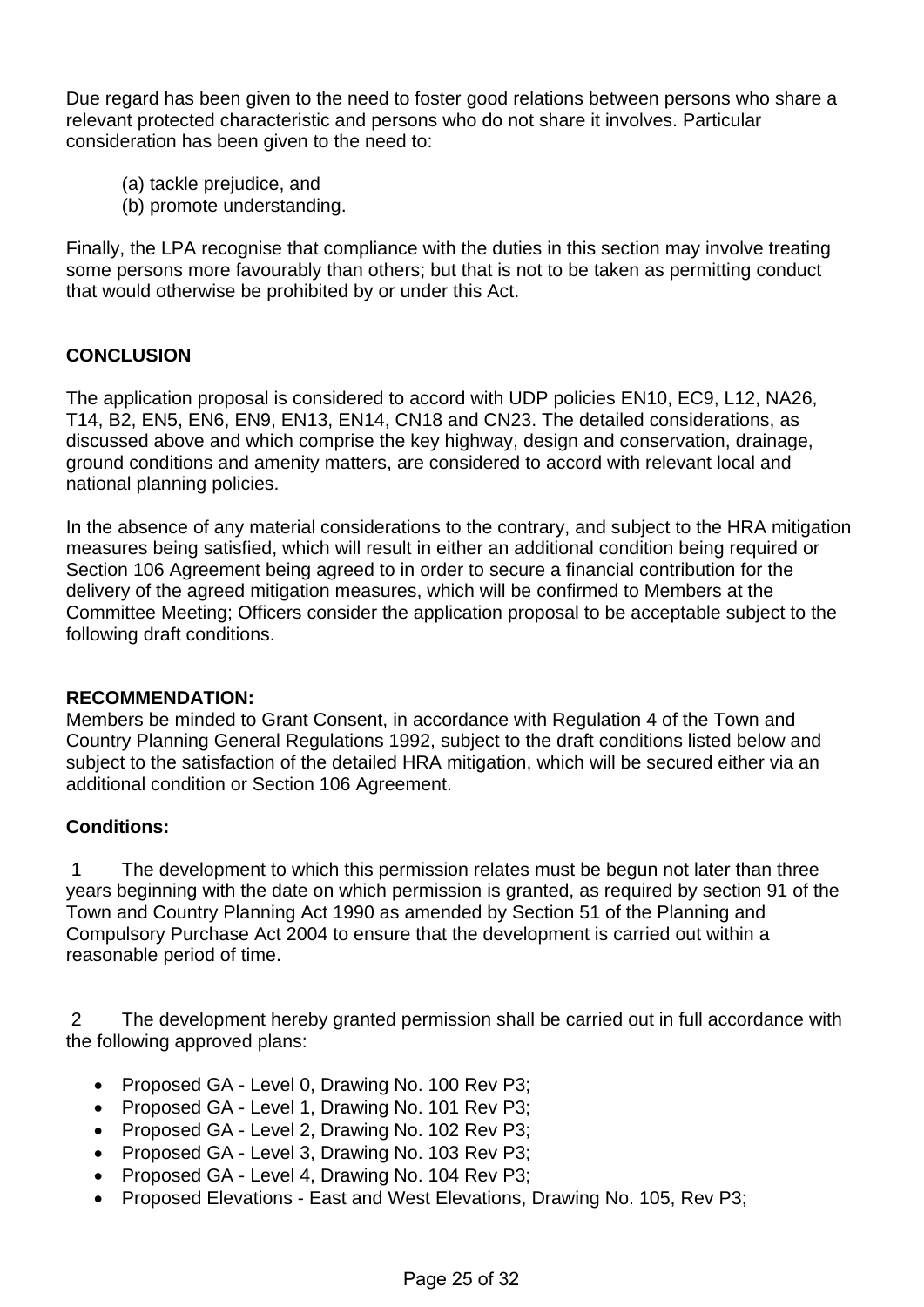- Proposed Elevations North and South Elevations, Drawing No. 106, Rev P3;
- Proposed Section 1, Drawing No. 107, Rev P2;
- Proposed Section 2, Drawing No. 108, Rev P2;
- Proposed Site Layout, Drawing No. 110, Rev P4;
- **Existing Site Plan, Drawing No. 111, Rev P4;**
- Location Plan, Drawing No. 112, Rev P4;
- Boundary Treatment Plan, Drawing No. 113, Rev P4.

#### Reason:

In order to ensure that the completed development accords with the scheme approved and to comply with policy B2 of the adopted Unitary Development Plan.

 3 No development shall commence until details of how the contamination status of the imported landscaping materials will be specified and a revised gas risk assessment have both been submitted to and approved in writing by the Local Planning Authority. For the avoidance of doubt the submitted details shall be completed in accordance with a recognised code of practice for site investigations (such as BS 10175:2001 and YALPAG Guidance on Verification Requirements for Cover Systems).

#### Reason:

To ensure that risks from land contamination to future users of the land and to ensure that the development can be carried out safely without risks to receptors, in accordance with policy EN14 of the Unitary Development Plan.

 4 If any hazards are identified from any form of contaminant by any site investigation which require remediation, as determined by the Local Planning Authority, no development shall commence until a detailed Remediation Strategy and Verification Plan to bring the site to a condition suitable for the intended use by removing unacceptable risks to human health, buildings and other property and the natural and historical environment has been submitted to and approved, in writing, by the Local Planning Authority. The strategy shall include all works to be undertaken, proposed remediation objectives and remediation criteria, timetable of works and site management procedures and must ensure that the site will not qualify as contaminated land under Part 2A of the Environment Protection Act 1990 in relation to the residential use of the land.

#### Reason:

To ensure that risks from land contamination to future users of the land, neighbouring land, controlled waters and ecological systems are minimised and to ensure that the development can be carried out safely without unacceptable risks to workers, neighbours and other offsite receptors, in accordance with policy EN14 of the Unitary Development Plan.

 5 If any hazards are identified from any form of contaminant by any site investigation which require remediation, as determined by the Local Planning Authority, the use shall not commence until the approved remediation works have been completed in accordance with the approved Remediation Strategy and a verification report that demonstrates the effectiveness of the remediation works and accords with the terms of the approved Verification Plan has been submitted to and approved, in writing, by the Local Planning Authority.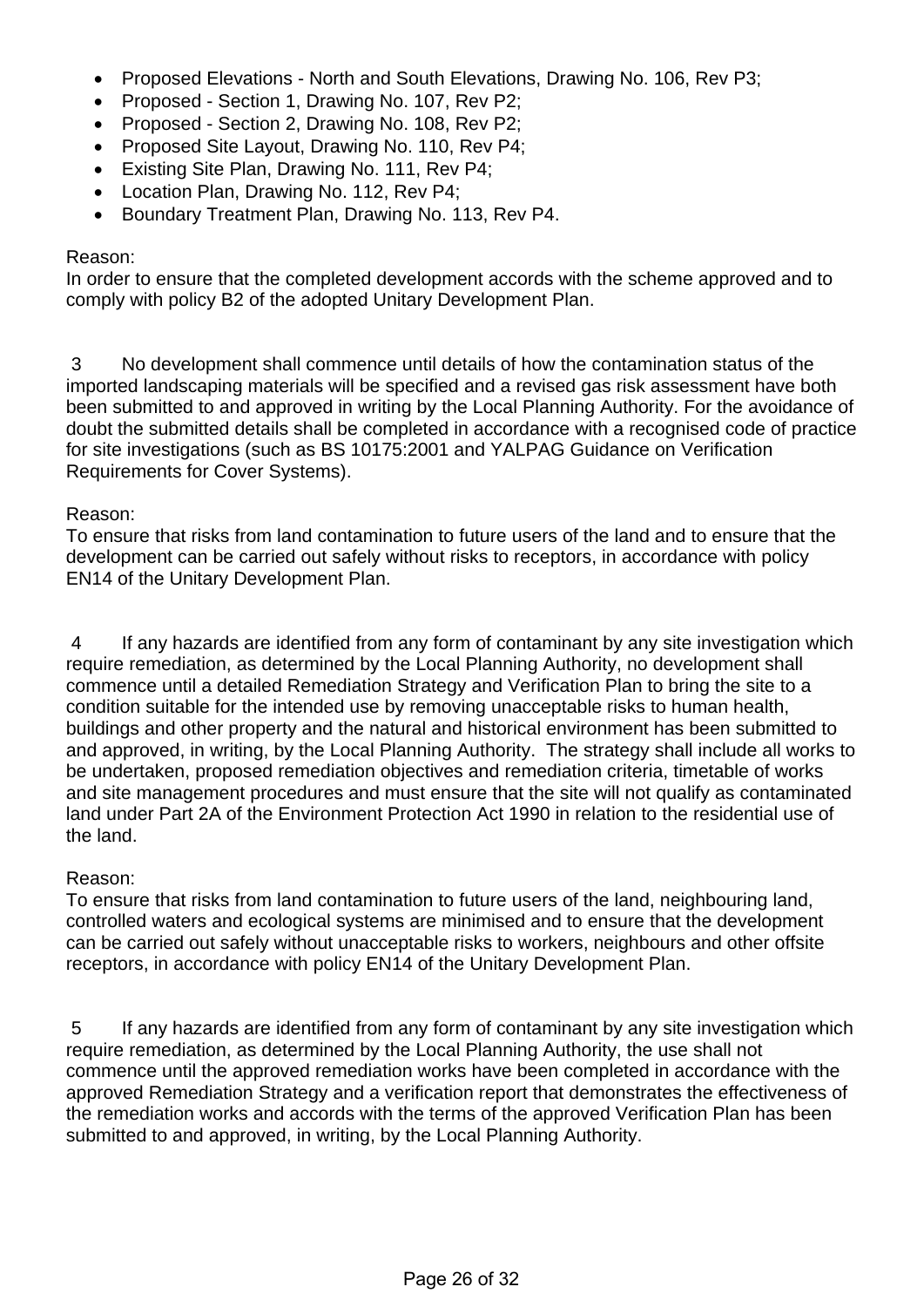Reason:

To ensure that risks from land contamination to future users of the land, neighbouring land, controlled waters and ecological systems are minimised and to ensure that the development can be carried out safely without unacceptable risks to workers, neighbours and other offsite receptors, in accordance with policy EN14 of the Unitary Development Plan.

 6 If, during development, contamination not previously identified is found to be present at the site, the Local Planning Authority shall be notified and appropriate actions submitted to and agreed in writing by the Local Planning Authority prior to development recommencing on that part of the site. The appropriate actions shall include an amendment to the approved remediation strategy detailing how the unsuspected contamination shall be dealt with. The remediation strategy shall be implemented as approved.

# Reason:

To ensure that risks from land contamination to the future users of the land and neighbouring land are minimised, together with those to controlled waters, property and ecological systems, and to ensure that the development can be carried out safely without unacceptable risks and in accordance with policy EN14 of the Unitary Development Plan.

 7 No development shall commence until a Construction Management Plan has been submitted to and approved, in writing, by the Local Planning Authority, which shall include the following:

- I. Traffic management, traffic routes of plant and heavy goods vehicles;
- II. Parking of vehicles of site operatives and visitors;
- III. Loading and unloading of plant and materials;
- IV. Storage of plant and materials used in constructing the development;
- V. Erection and maintenance of security hoarding;
- VI. Measures to ensure public highway remains sufficiently clean of dirt;
- VII. Measures to control the emission of dust, dirt and other airborne pollutants;

VIII. Scheme for recycling/ disposing of waste resulting from demolition and construction works;

- IX. Measures to control noise and vibration;
- X. Communication plan for liaising with the public.

# Reason:

In order to protect the amenity of the area and to comply with policies B2, EN1 and T14 of the adopted Unitary Development Plan.

 8 Prior to the first occupation of the development, a verification report carried out by a qualified drainage engineer must be submitted to and approved by the Local Planning Authority, to demonstrate that all sustainable drainage systems have been constructed as per the agreed scheme (i.e. in accordance with the landscape and basin section drawings and drainage layout). This verification report shall include:

- As built drawings (in dwg/ shapfile format) for all SuDS components including dimensions (base levels, inlet/ outlet elevations, areas, depths, lengths, diameters, gradients etc) and supported by photos of installation and completion;
- Construction details (component drawings, materials, vegetation);
- Health and Safety file;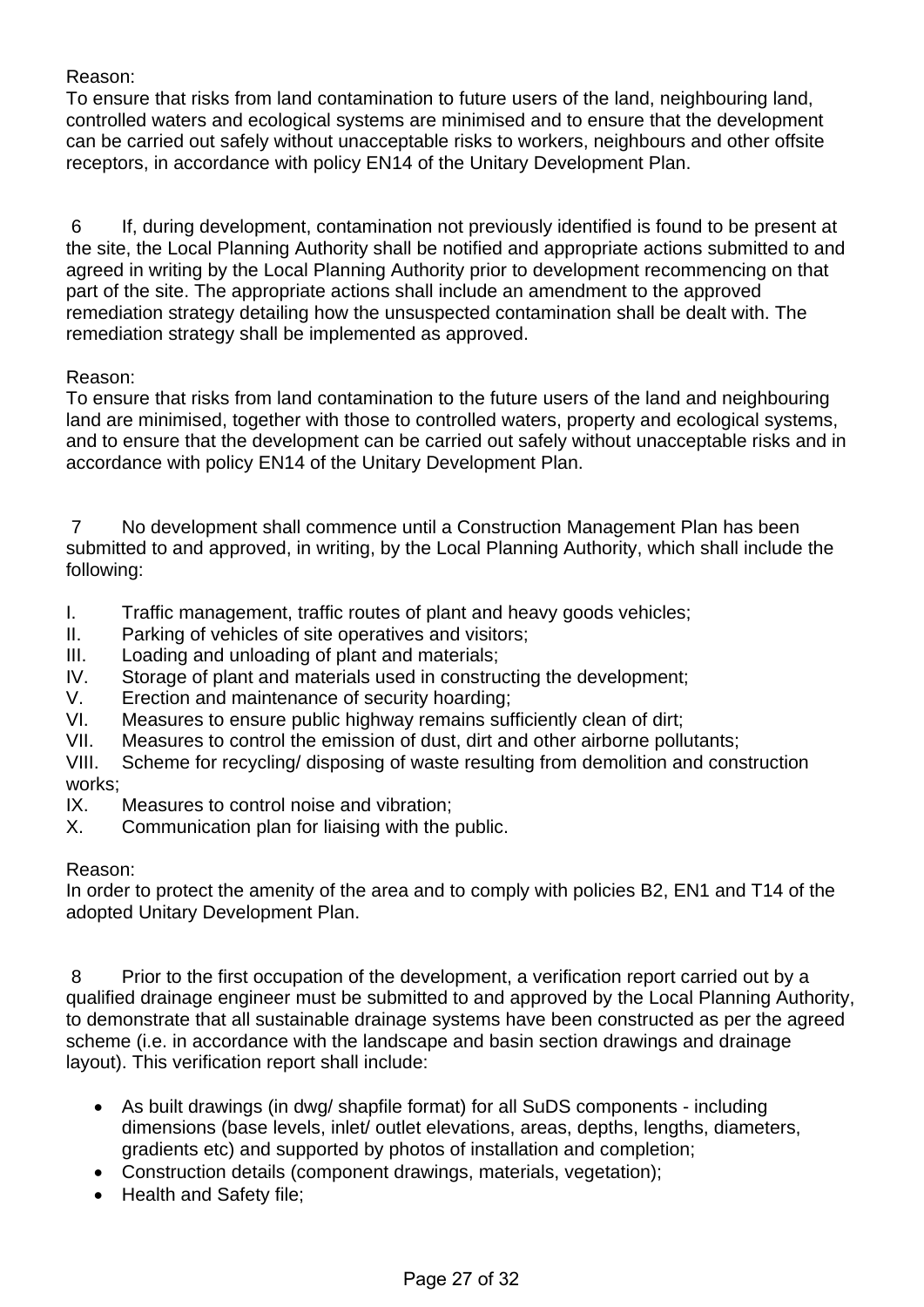Details of ownership organisation/ adoption details.

## Reason:

To ensure that all sustainable drainage systems are designed to the DEFRA technical standards for SuDS.

 9 Notwithstanding the submitted plans, no above ground development shall take place until details of both hard and soft landscape works have been submitted to and approved in writing by the Local Planning Authority and these works shall be carried out as approved. The details shall include proposed finished levels or contours; pedestrian access and circulation areas; hard surfacing materials. Soft landscape works shall include planting plans including written specifications (including cultivation and other operations associated with plant and grass establishment); schedules of plants, noting species, plant sizes and proposed numbers/ densities.

#### Reason:

In the interests of visual amenity and nature conservation and to comply with policies B2 and EN12 of the Unitary Development Plan.

10 All planting, seeding or turfing comprised in the approved details of landscaping shall be carried out in the first planting season following the occupation of the buildings or the completion of the development whichever is the sooner, and any trees or plants which within a period of 5 years from the completion of the development die, are removed or become seriously damaged or diseased shall be replaced in the next planting season with others of a similar size and species.

#### Reason:

In the interests of visual amenity and nature conservation and to comply with policies B2A of Alteration No. 2 and T14, T16, CN18 and CN22 of the Unitary Development Plan.

11 No above ground construction shall commence until details and samples of the proposed construction materials have been submitted to and approved in writing by the Local Planning Authority. The approved materials shall thereafter be used in the construction of the development hereby approved.

#### Reason:

To ensure, in accordance with Unitary Development Plan policy B2, the development hereby approved respects and enhances the best qualities of the locality.

12 Before any part of the building, hereby approved, that is to be used for the preparation and serving of food on a commercial basis is fitted out, details of a scheme for the extraction of cooking fumes and odours, shall be submitted to and approved in writing by the Local Planning Authority. Thereafter, the scheme shall be implemented in full accordance with the approved details prior to the development being brought into use and thereafter shall be retained at all times.

#### Reason:

In the interests of the protecting the amenity of the area and to accord with policy EN1 of the Unitary Development Plan.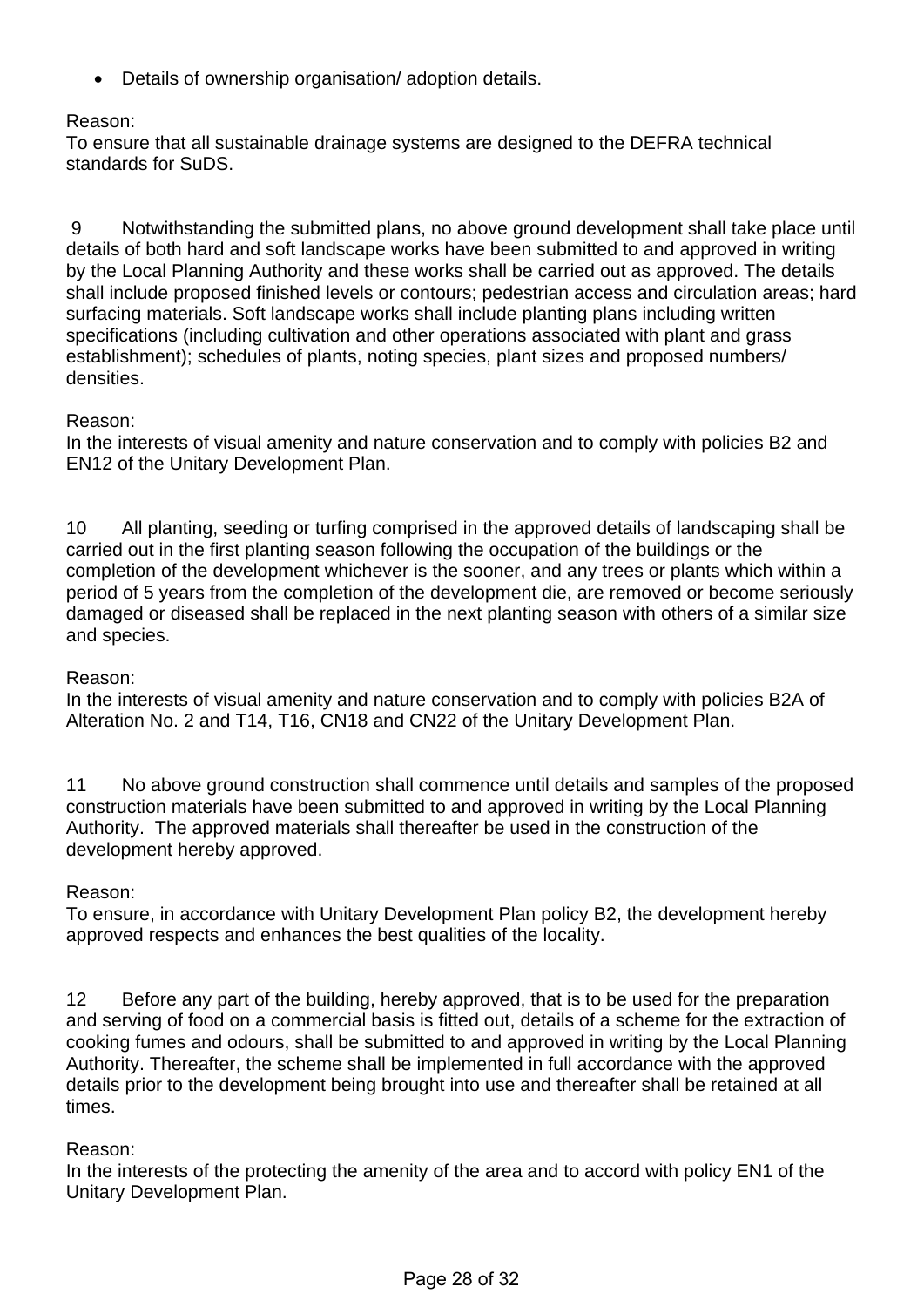13 Before any plant and/ or machinery is used on the premises, it shall be enclosed with sound-insulating material and/ or mounted in a way which will minimise transmission of structure borne sound, in accordance with a scheme to be approved in writing by the Local Planning Authority. The scheme shall be informed by an appropriate noise assessment of the external plant to be used in the development hereby approved, with reference made to the World Health Organisation Guideline Values for Community Noise, BS 8233:2014 and BS 4142:2014.

#### Reason:

In the interests of the amenity of the area and to accord with policy B2 and EN5 of the UDP.

14 The development hereby approved shall be carried out in full accordance with Section G: Recommendations of the Ecological Appraisal (August 2019), report version R02.

## Reason:

To ensure, in accordance with Unitary Development Plan policy CN19, the development hereby approved does not adversely affect designated sites.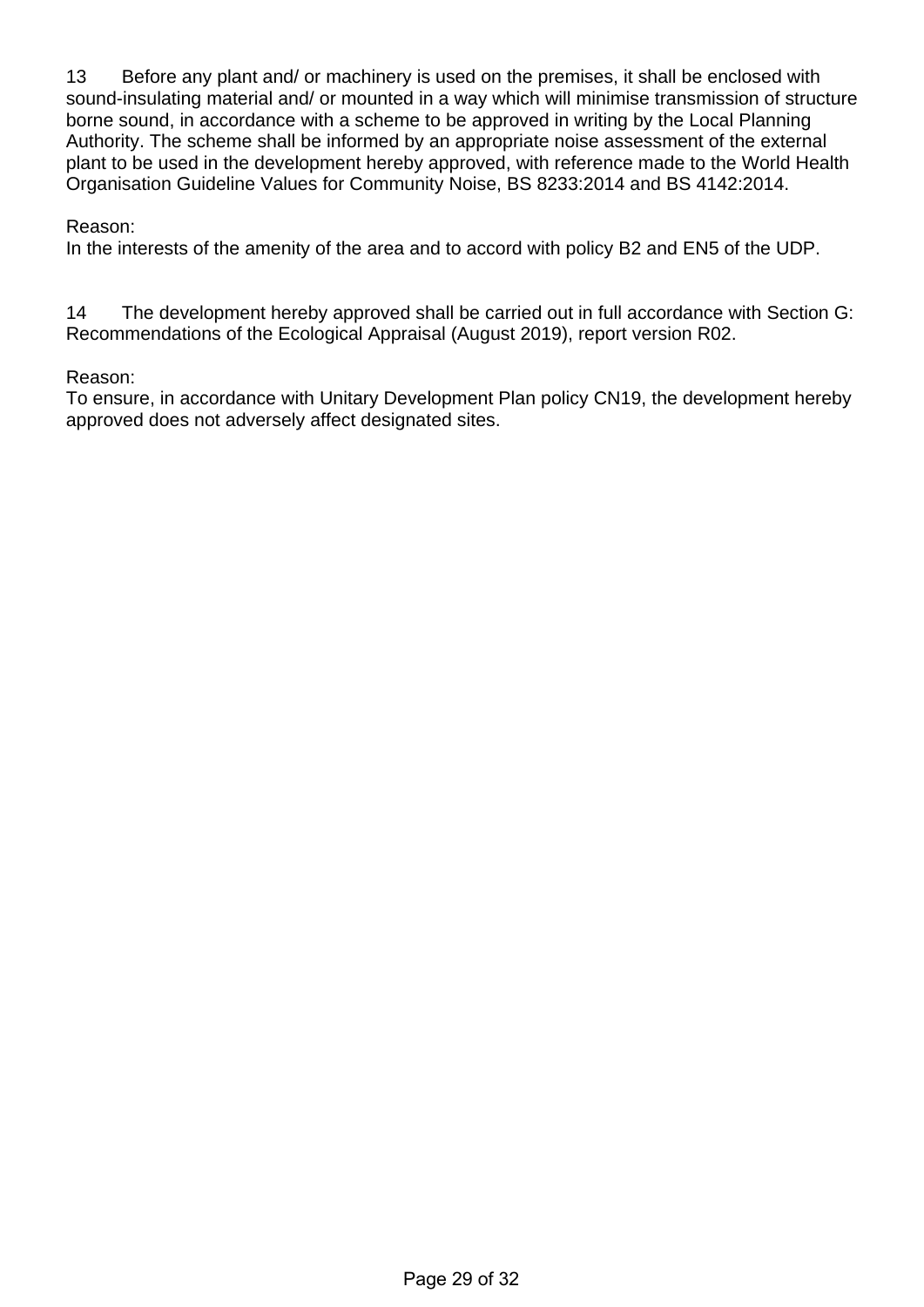# ITEMS FOR INFORMATION

# LIST OF OTHER APPLICATIONS CURRENTLY ON HAND BUT NOT REPORTED ON THIS AGENDA WHICH WILL BE REPORTED WITH A RECOMMENDATION AT A FUTURE MEETING OF THE SUB **COMMITTEE**

| <b>Application Ref and Ward</b> | <b>Applicant and Address</b>                                                                                                      | <b>Proposal</b>                                                                                                                                     | <b>Date Valid</b> | <b>Determination Date</b> |  |
|---------------------------------|-----------------------------------------------------------------------------------------------------------------------------------|-----------------------------------------------------------------------------------------------------------------------------------------------------|-------------------|---------------------------|--|
| 18/01276/FUL                    | <b>Cancara Property Ltd</b>                                                                                                       | Demolition of former Fire<br>Station and erection of 1no. 4<br>storey block to provide a total                                                      | 25/09/2018        | 25/12/2018                |  |
| <b>Fulwell</b>                  | Former Tyne And Wear<br><b>Fire And Rescue</b><br><b>ServiceFire</b><br>StationStation<br><b>RoadFulwellSunderlan</b><br>dSR6 9AE | of 28no. flats together with<br>associated car parking and<br>landscaping (Amended plans<br>and supporting<br>documentation received<br>03.07.2019) |                   |                           |  |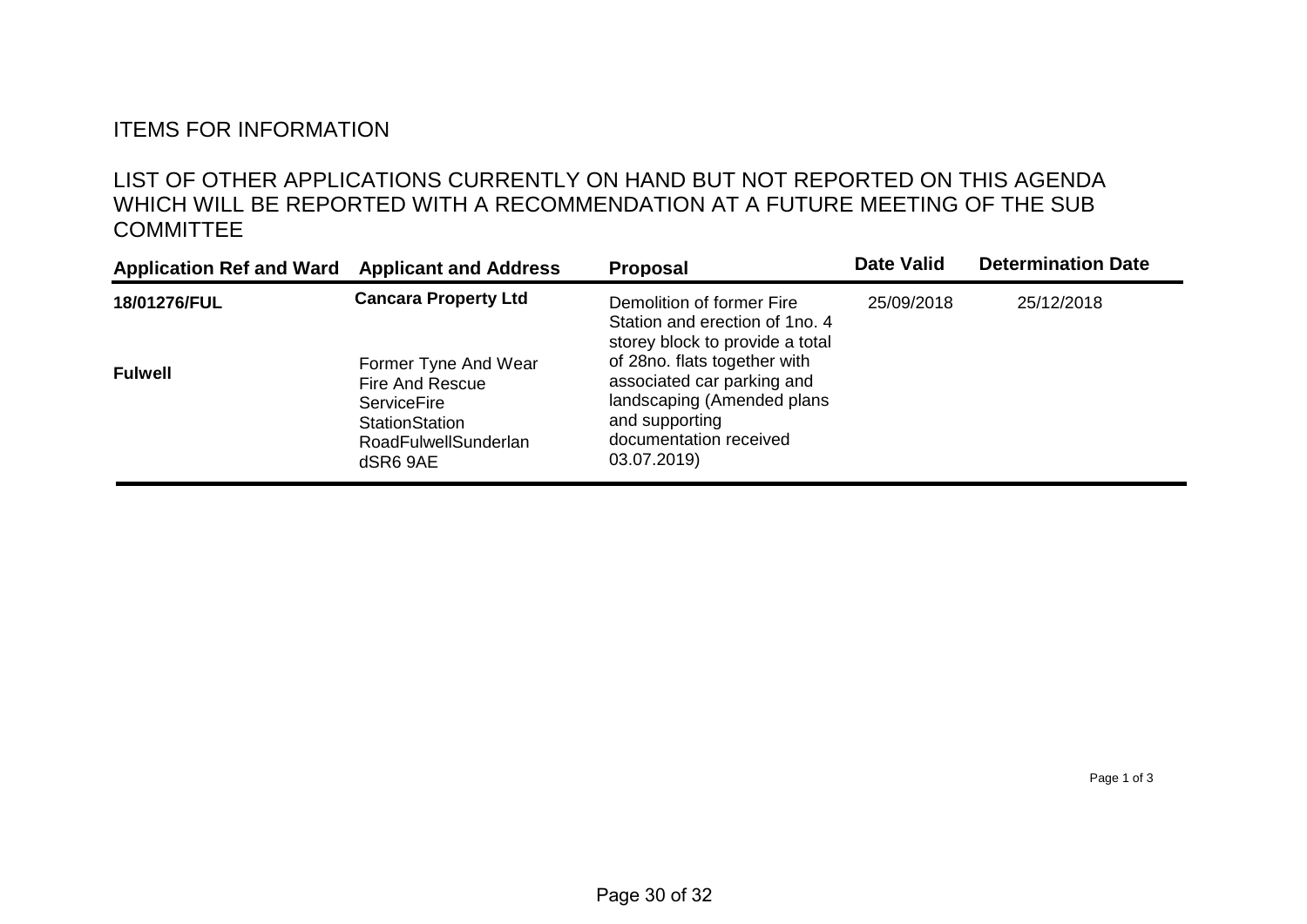| <b>Application Ref and Ward</b> | <b>Applicant and Address</b>                                                                                                                                                                                                                                                                                                                                                                                                                                                                                                                             | <b>Proposal</b>                                                             | <b>Date Valid</b> | <b>Determination Date</b> |
|---------------------------------|----------------------------------------------------------------------------------------------------------------------------------------------------------------------------------------------------------------------------------------------------------------------------------------------------------------------------------------------------------------------------------------------------------------------------------------------------------------------------------------------------------------------------------------------------------|-----------------------------------------------------------------------------|-------------------|---------------------------|
| 19/01565/VA3                    | <b>Sunderland City Council</b><br>Variation of condition no2<br>(Approved Plans) of planning<br>approval 17/02294/LP3- to<br>make minor amendments,<br><b>Community North Sports</b><br>comprising removal of ramps<br>Complex Kingsway<br>and steps and raising of<br>RoadSunderlandSR5<br>ground levels around existing<br>4BY<br>building, alterations to<br>approved pitch location,<br>retention of existing wall to<br>main entrance, coach park<br>design alteration, new<br>bunding, realignment of path<br>and bridle path route<br>adjustment. |                                                                             | 01/10/2019        | 31/12/2019                |
| <b>Redhill</b>                  |                                                                                                                                                                                                                                                                                                                                                                                                                                                                                                                                                          |                                                                             |                   |                           |
| 18/00527/FUL                    | <b>Gentoo Homes</b>                                                                                                                                                                                                                                                                                                                                                                                                                                                                                                                                      | Erection of 71 dwellings with<br>associated access,                         | 16/04/2018        | 16/07/2018                |
| Redhill                         | Land West Of Hylton<br>LaneDownhillSunderla<br>nd                                                                                                                                                                                                                                                                                                                                                                                                                                                                                                        | infrastructure and landscaping<br>(additional HRA information<br>received). |                   |                           |

Page 2 of 3